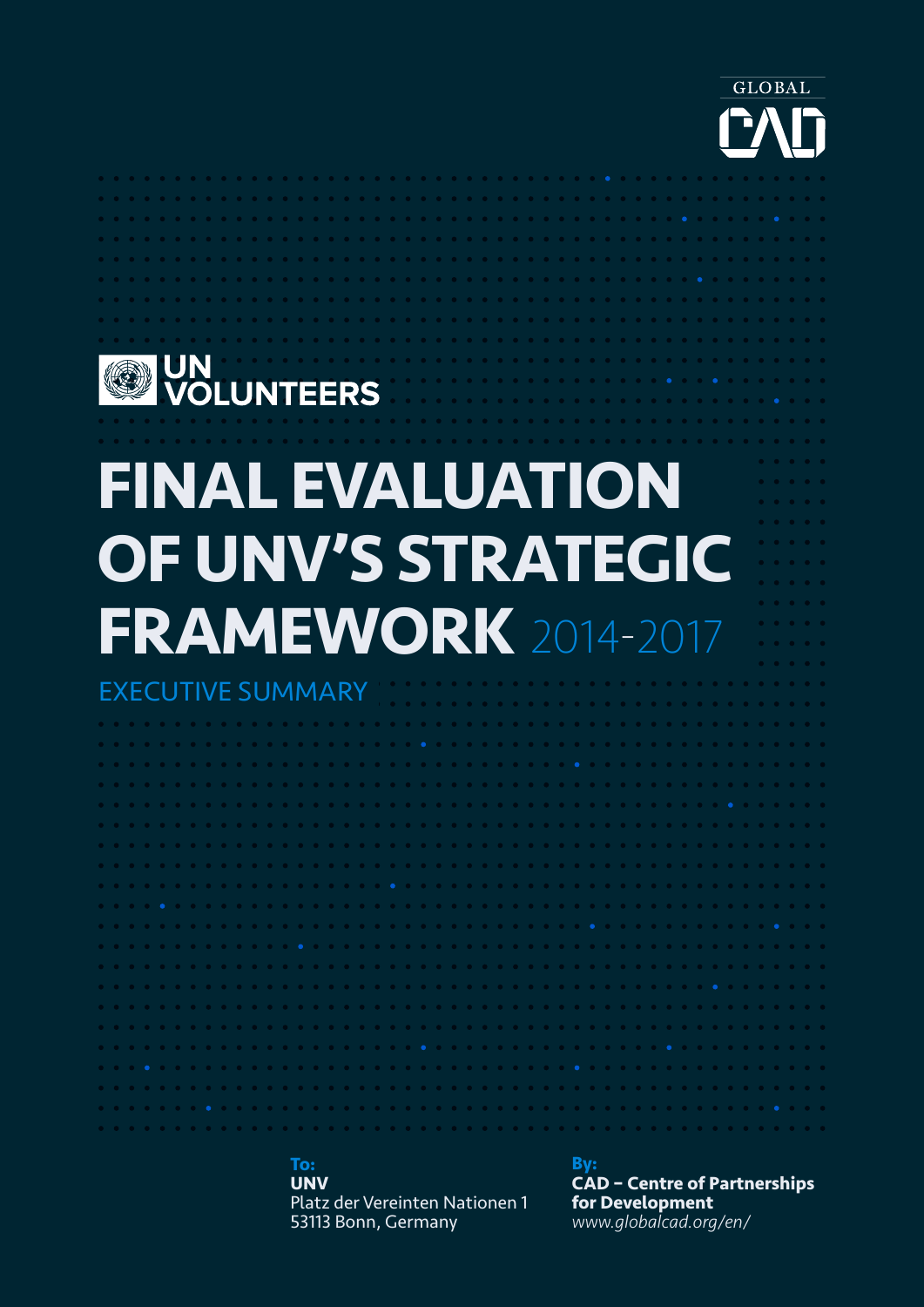

### **ACKNOWLEDGMENTS**

The consultants wish to acknowledge the continuous support of the different stakeholders that have been involved in the evaluation at global, regional and country level.

Special thanks goes to:

UNV Evaluation Manager, Katherine Aston – for her dedicated support throughout the evaluation process and all efforts made coordinating the project, collecting the required documentation and providing helpful feedback on the final evaluation report.

UNV senior management team – for the valuable and constructive feedback and suggestions during the inception phase and the development of the final evaluation report.

UNV personnel at UNV headquarters, regional offices and field units – for their support throughout field trips and in facilitating the data collection as well as for sharing their comments and feedback in interviews and online survey.

UNV partners – for taking the time in participating in interviews and online survey and for sharing their views and opinions.

UN Volunteers and beneficiaries – for their valuable time and feedback throughout focus groups.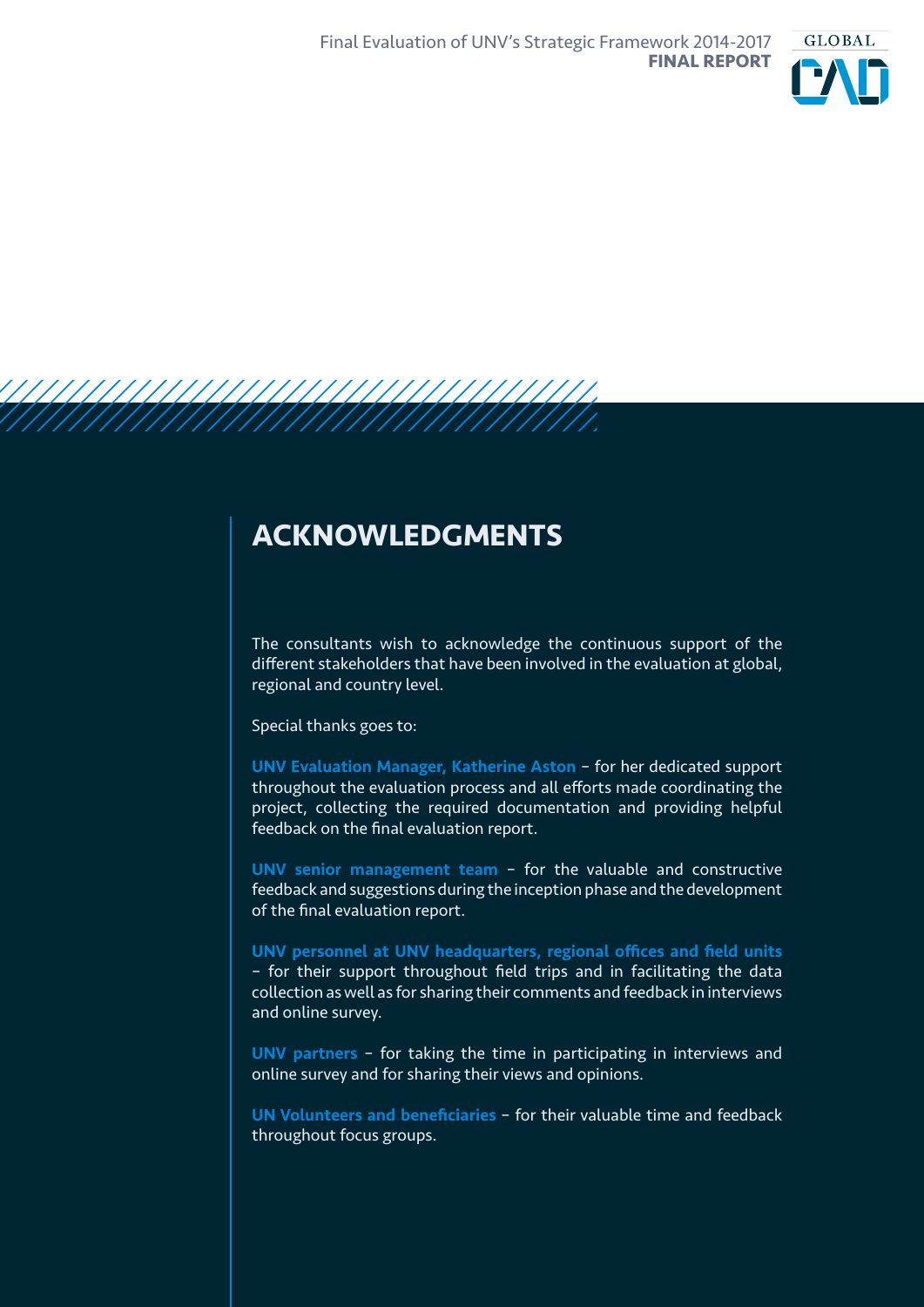



Nina Retzlaff **Project Manager & Evaluation Consultant**

Sofía Guillot de la Puente Guido Fernandez Velasco Marco Antonio Ortega Estébanez **Lead Evaluators**

Magdalena Geissler Nadine Kirchhartz Isadora Loreto **Evaluation Team Members**

Final Evaluation of UNV's Strategic Framework 2014-2017 © UN Volunteers (2017), all rights reserved

The analysis and recommendations of this report do not necessarily reflect the views of the United Nations Volunteers (UNV), its Executive Board or the United Nations Member States. This is an independent publication by UNV and reflects the views of its authors.

Final Evaluation of UNV's Strategic Framework 2014-2017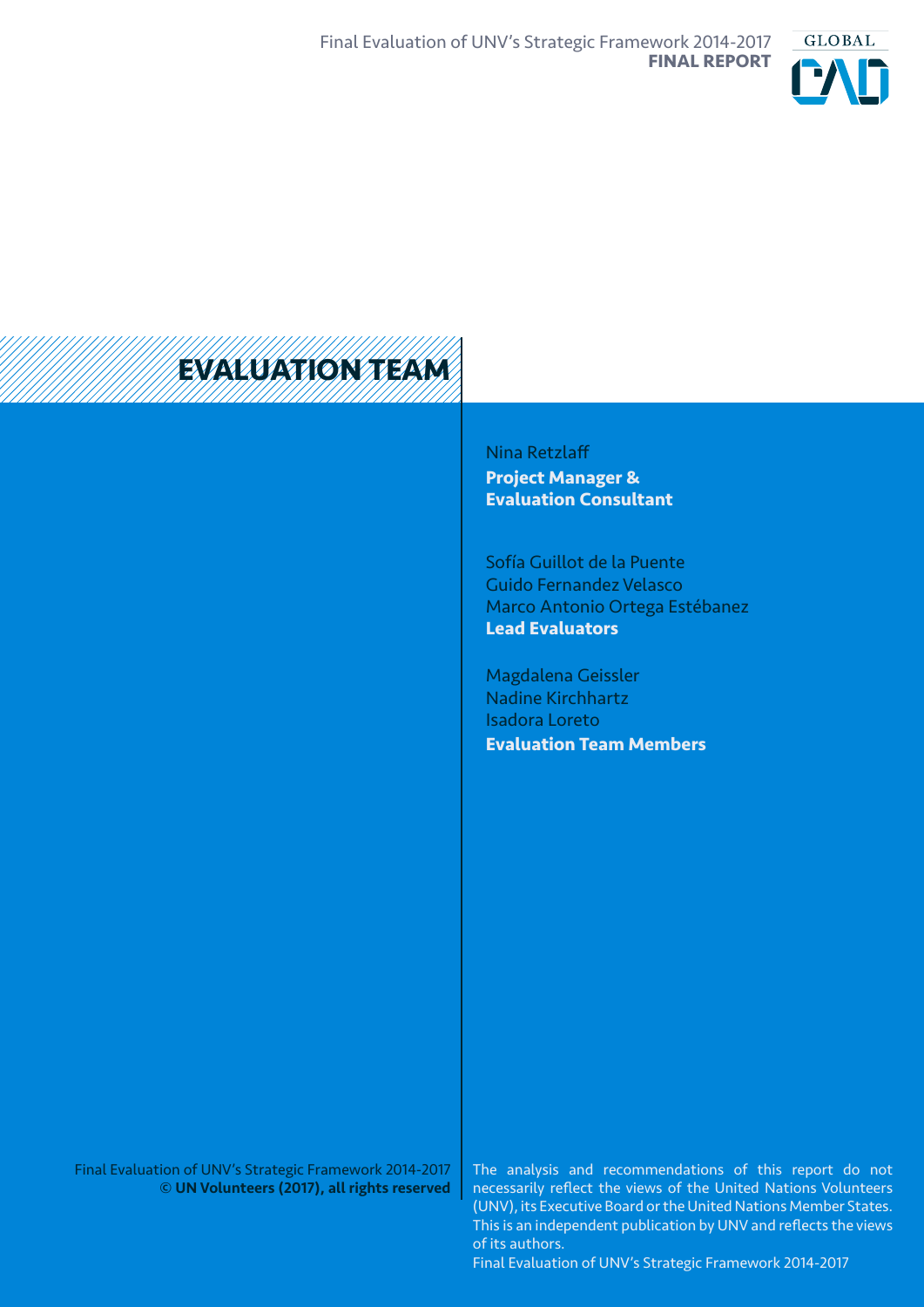

## '/////////////// **EXECUTIVE SUMMARY**

#### **PURPOSE AND OBJECTIVE**

**THE FRACK CONSIST IS FOREY AND THE EXERCT CONSISTENT OF THE EVALUATION CONSIST OF 2014-2017. The evaluation covers the period from January 2014 to April 2017 with two main objectives: firstly, to look back at the past fou** his report is the final evaluation of the United Nations Volunteers (UNV) Strategic Framework (SF) 2014-2017. The evaluation covers the period from January 2014 to April 2017 with two main objectives: firstly, to look back at the past four years, assessing the results achieved against the stated objectives, outcomes, and outputs; and secondly, to provide useful recommendations in evaluation report is UNV senior management, as the evaluation responds to specific information needs related to the future strategic direction of the organisation. Secondly, the evaluation report also addresses all UNV personnel<sup>1</sup> and external stakeholders interested in the findings, conclusions and recommendations.

#### **BACKGROUND & CONTEXT**

During 2013 UNV initiated the creation of its first SF with the aim to better align UNV's strategies and planning with the United Nations Development Programme's (UNDP) Strategic Plan and to better position UNV within the UN system, as well as to prepare UNV to be "fit for purpose" in the overall changing environment of international development cooperation and the post-2015 agenda. Overall, UNV's SF 2014- 2017 envisions a development impact in which societies become more cohesive and stable with enhanced collective well-being. This should be achieved through two programmatic outcomes and one institutional result:

- **Outcome 1:** UN entities are more effective in delivering their results by integrating high quality and well-supported UN Volunteers and volunteerism in their programmes.
- **Outcome 2:** Countries more effectively integrate volunteerism with national frameworks enabling better engagement of people in development processes.
- **Institutional result:** UNV is a more effective and efficient organisation, with improved systems and business practices and processes, well-managed resources and engaged personnel.

Among the main strategic priorities, UNV's SF 2014-2017 introduces UNV's programmatic approach focused on five thematic areas:

- **1.** Securing access to basic social services (BSS)
- **2.** Community resilience for environment and disaster risk reduction (DRR)
- **3.** Peace building
- **4.** Youth
- **5.** National capacity development through volunteer schemes (volunteer infrastructure, VI)

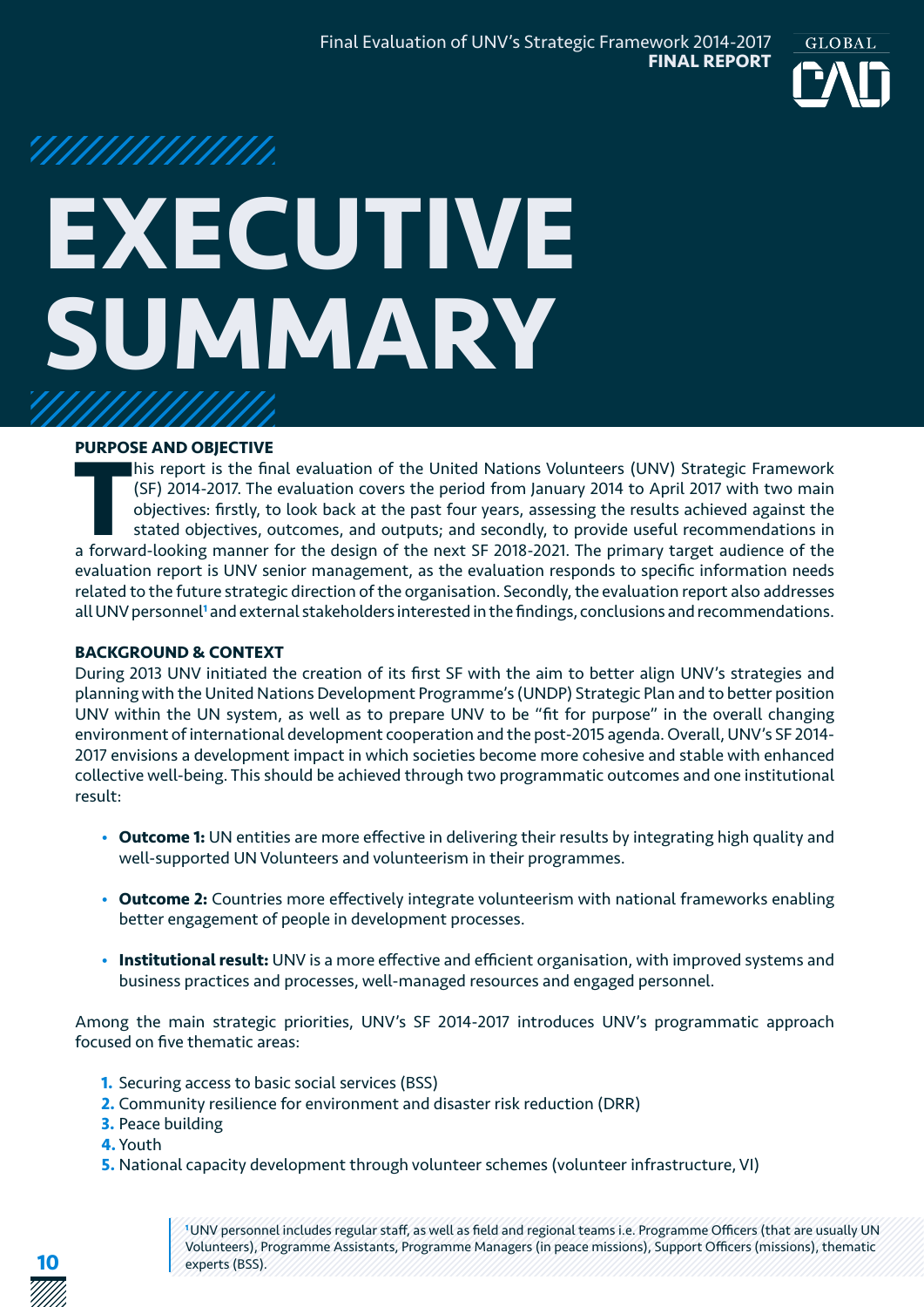

With the aim to position UNV not only as a provider of skilled volunteers for the UN system, but also as a programmatic partner that contributes to development goals, UNV planned to implement joint UN-UNV programmes and projects at the global, regional and country level, aligned with these thematic areas as well as with individual countries' needs. Programmatic areas 1 - 4, as well as the mobilisation of UN Volunteers directly contribute to Outcome 1, while the fifth programme area on VI in conjunction with research and advocacy efforts leads to Outcome 2. The improvement of internal systems and processes was expected to lead to an increased resource and volunteer mobilisation to more effectively and efficiently deliver on the two programmatic outcomes. Partnerships with diverse actors including UN entities, governments, civil society, the private sector and academia play a crucial role in all areas. Through further institutionalising its Results-Based Management (RBM) approach, UNV also expected to strengthen monitoring and evaluation (M&E) and reporting capacities and to produce more robust data on the two programmatic outcome areas with the main tool being the Integrated Results and Resources Matrix (IRRM).

#### **EVALUATION METHODOLOGY AND APPROACH**

The evaluation assesses UNV's SF 2014-2017 at a global, regional and country level, covering the two programmatic outcome areas and the institutional results statement of the SF, including the outcome and output indicators of the IRRM as well as the underlying Theories of Change (TOC). The evaluation follows the evaluation criteria defined by the OECD Development Assistance Committee (DAC)<sup>2</sup>: relevance, efficiency, effectiveness and sustainability of the SF. In addition, the evaluation is aligned with United Nations Evaluation Group (UNEG) norms and standards**<sup>3</sup>** and the UNDP evaluation policy and guidance**<sup>4</sup>**. Impact could not be assessed through this evaluation due to the short time frame that the SF has been under implementation. In addition, the defined impact of the SF that "societies become more cohesive and stable with enhanced collective well-being" is considered too generic and high level to be evaluated. Even if this were possible, the contribution of UNV's work towards this goal would not be possible to measure because of innumerable other factors that could also contribute to this impact.

Under each criterion, specific evaluation questions and indicators have been developed to guide the evaluation exercise**<sup>5</sup>** . The overall methodological approach is based on contribution analysis, with the aim to assess in how far the SF 2014-2017 and its related strategies and implementation mechanisms have contributed to achieve the intended outcomes. The evaluation looks at both processes implemented and results achieved, aiming to understand why results have been achieved (or not) and the role the SF as well as other internal or external factors have played.

The evaluation makes use of a mixed methods approach and is based on desk review of relevant documents, online surveys to UNV personnel and to external stakeholders, and semi-structured interviews and focus groups with UNV personnel, partners, UN Volunteers and end beneficiaries. Quantitative and qualitative data were triangulated to verify and substantiate the assessment.



**<sup>4</sup>**http://web.undp.org/evaluation/policy.shtml.

**11**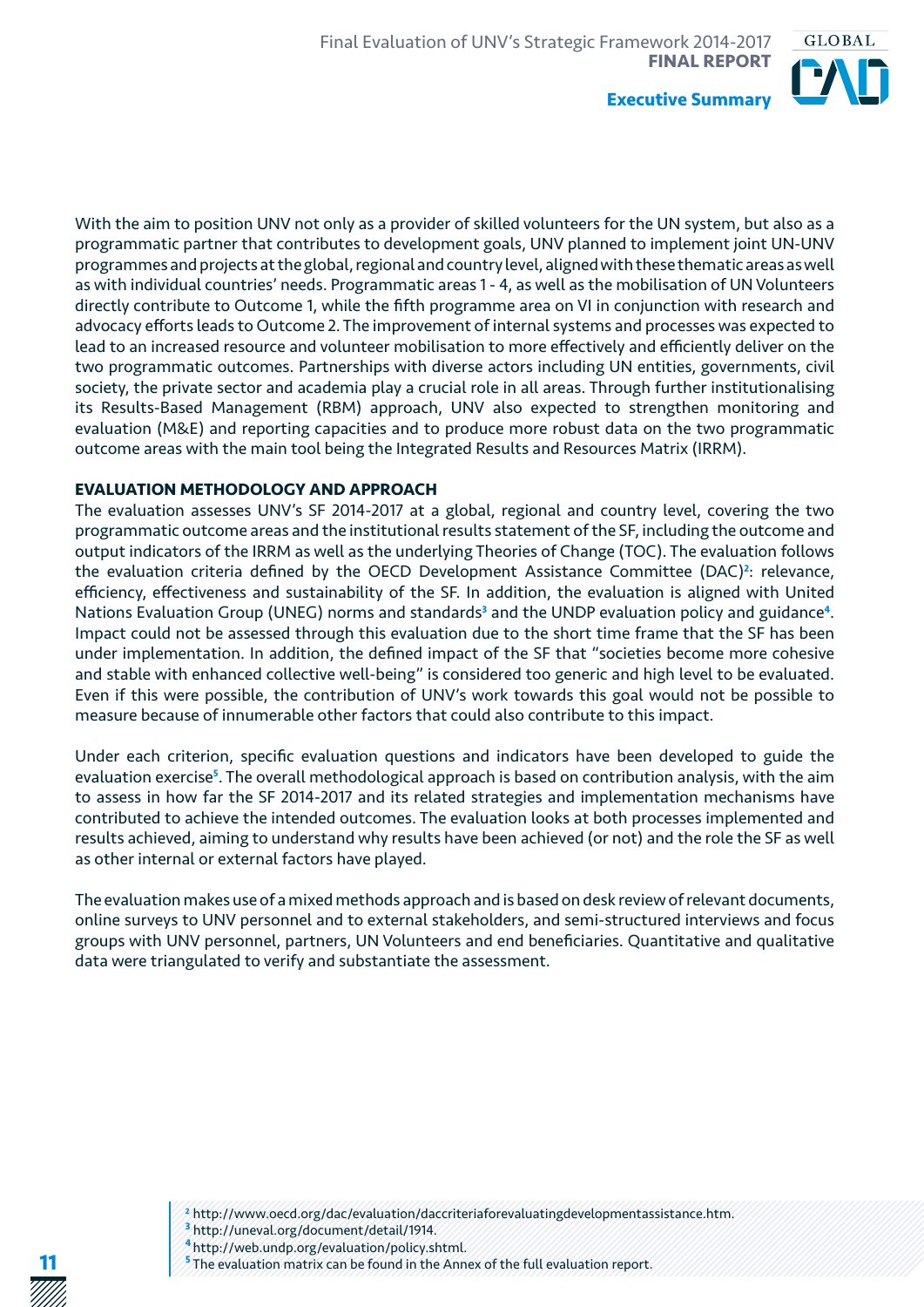

#### **LIMITATIONS**

The evaluation faced a number of challenges during the evaluation design, the data collection and the data analysis phases, including:

- Slow feedback processes with UNV and difficulties to obtain relevant information, especially regarding the stakeholder mapping and the implementation of the online surveys, which caused delays in the overall evaluation project implementation.
- Time and budget constraints that limited the number of field visits conducted by the evaluation team, which caused an unbalance in the number of stakeholders interviewed in different regions, with Europe and the Commonwealth of Independent States (ECIS) and Arab States being underrepresented. This challenge was mitigated through additional telephone or Skype interviews, as well as through the online surveys through which stakeholders from these regions were able to participate.
- Challenges for UNV regarding the provision of accurate data for some of the IRRM indicators, which caused further delays during data analysis because the evaluation team needed to conduct additional investigation. In some cases, this challenge limited the depth of analysis, as accurate data were not available

#### **KEY FINDINGS**

#### **RELEVANCE**

The key findings for the relevance criterion are as follows:

- **1.** The SF was an important step towards supporting UNV's stronger positioning in the UN system through clear formulation of UNV's focus and priority areas, which served as overall guiding principles for delivering on its mandate and communicating to partners. The institutional results statement of the SF is highly relevant for enabling UNV to better align with partners' needs and to make it more "fit for purpose" and able to deliver on its mandate. It is also highly relevant with regards to the changing international environment, the increasing competition from other UN agencies and UNV's struggle to stay ahead of developments in the volunteer sector.
- **2.** Although the SF was designed prior to the official establishment of the Sustainable Development Goals (SDGs), both the formulation of Outcome 1 and Outcome 2, including the programmatic areas, helped to position UNV as a relevant actor capable of contributing to the achievement of the SDGs. The SF design supports the SDG spirit of "leaving no one behind", to foster peoples' participation and civic engagement. In addition, the majority of partners agree that UNV's work is highly relevant to their organisation. 91% of partners state that UNV's main activity, the integration of volunteers in UN agencies and government institutions, contributes to the achievement of the SDGs. This perception is similar across all regions as well as among UN and non-UN partners. However, there is an opportunity to align more clearly with the SDGs and to highlight how UNV can effectively contribute to the achievement of goals in the next SF 2018-2021.
- **3.** While overall partners have a positive image of UNV and a number of interviewed partners perceive UNV's value beyond the mere provision of human resources, there is a perceived gap among partners between UNV's value-driven communication about volunteerism, on the one hand, and UNV's business model, on the other. Several voices expressed confusion about the concept of volunteerism that UNV supports and the reality, i.e. offering 'paid volunteers' that often provide the same work as staff at UN agencies' offices or in Peacekeeping Missions.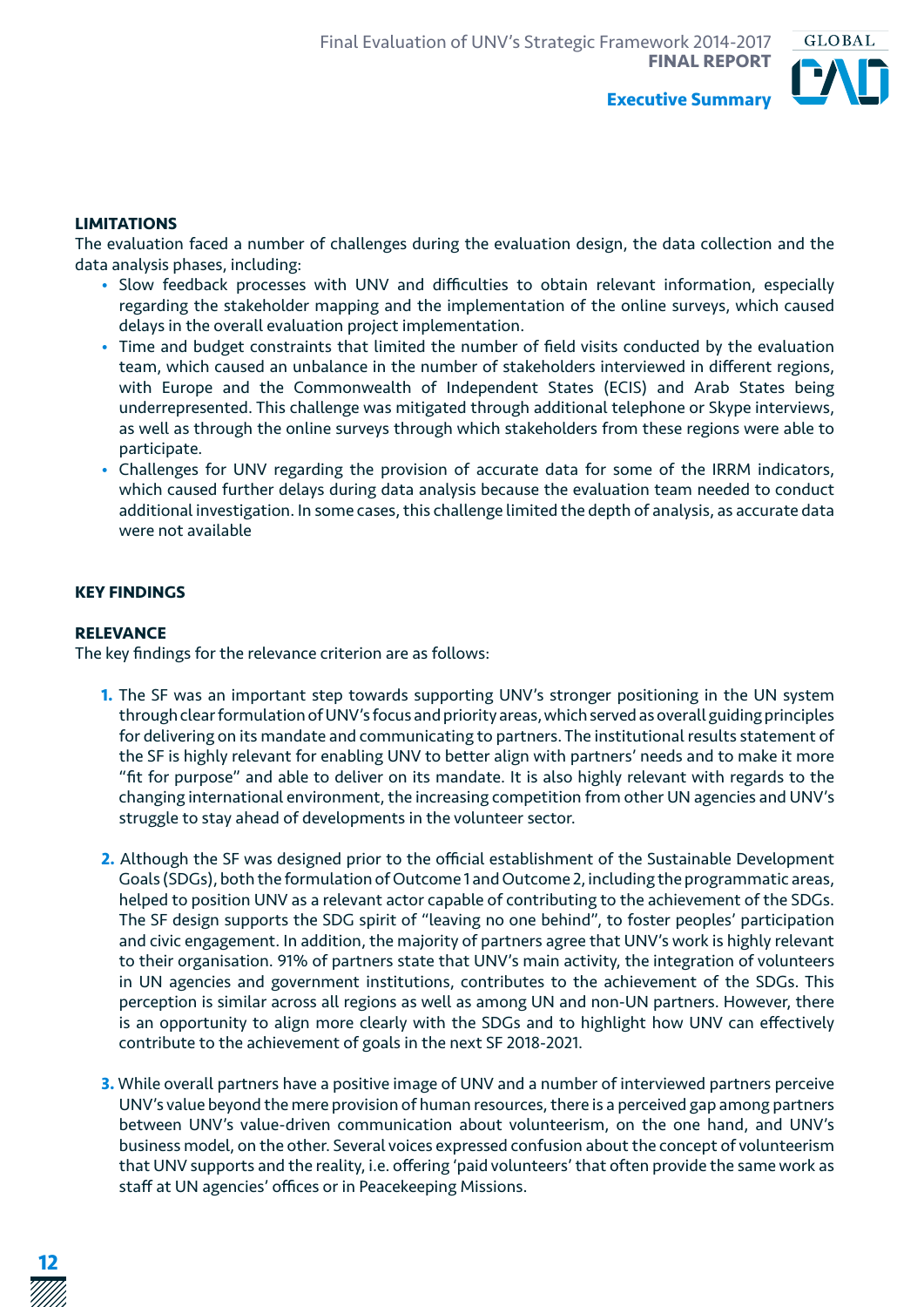

- **4.**The SF design process included an extensive internal and external stakeholder consultation, including UNV personnel and key partners, which added to the relevance of defined outcomes and programmatic areas across regions. However, decisions on indicator targets were taken topdown and without a realistic assessment of UNV's internal capacities or analysis of the external environment. This mainly refers to the definition of targets in the IRRM, especially the mobilisation of 10,000 onsite and 22,000 Online Volunteers per year by 2017, as well as the expected mobilisation of USD 50 million of partner resources. While UNV's management intended to motivate personnel to do its best to achieve ambitious goals, UNV personnel expressed that it has instead led to a certain demotivation among the organisation.
- **5.** Generic and partly incomplete formulation of TOC statements and strategies have limited their relevance for guiding regional and field level work. In this regard, there has been a link missing between the global strategies and the breakdown to the regional and field level for implementation purposes. Knowledge and use of some of the strategies by UNV personnel is limited and thus, their role as implementation mechanisms that lead to effective results can be questioned. At the headquarter (HQ) and regional level, personnel acknowledge the usefulness of the SF and its strategies as overall guiding principles. At the field level, the main constraint for making use of them lies in their generic nature and the need to further concretise and adapt them to the regional and country context. Instead of making use of the strategies, at the field level UNV responded to specific regional/country needs on a case by case basis, reacting to partners' needs and requirements within the overall framework.
- **6.** UNV's programmatic approach is not yet widely known and UNV is generally not perceived as an expert organisation in all five programmatic areas. However, this improves where UNV makes concerted advocacy efforts and implements joint projects, especially at the regional and field level. Asia/Pacific and Latin America and the Caribbean (LAC) are the regions that have been most successful in this regard, which is also because the two regional offices (RO) have existed longer than the two offices in Africa. Volunteer infrastructure (VI) has been a crosscutting aspect in all programmatic areas, however, partners, who overall emphasised that Youth and VI are those areas where UNV has core capacities and can find its niche in the UN system, have not understood this well enough. A contributing factor to this perception is that Youth and VI are explicitly linked to UNV's official mandate, while the other thematic areas are not.
- **7.** UNV's services and products respond adequately to the needs of traditional partners and 85% of partners surveyed confirmed that their collaboration with UNV is important or very important to their organisation. This has been confirmed by interviews with partners that revealed that overall they have a positive image of UNV and highly value the UN Volunteers as a skilled and cost effective workforce that arrive with a fresh mind set. However, it is interesting to note that according to the survey, governments and UN entities – UNV's traditional partners – rate the importance of their collaborations with UNV highest, while private sector entities ranked it lowest. This relates to the fact that UNV has created specific approaches catered to these 'new' partners only in late 2016 and therefore still needs to finalise the definition of its value proposition and service offer.

#### **EFFECTIVENESS**

The key findings for the effectiveness criterion are as follows:

Regarding Outcome 1, UNV has been successful in supporting UN entities in delivering their results by integrating high quality and well-supported UN Volunteers and volunteerism in their programmes, although the defined targets have not fully been met: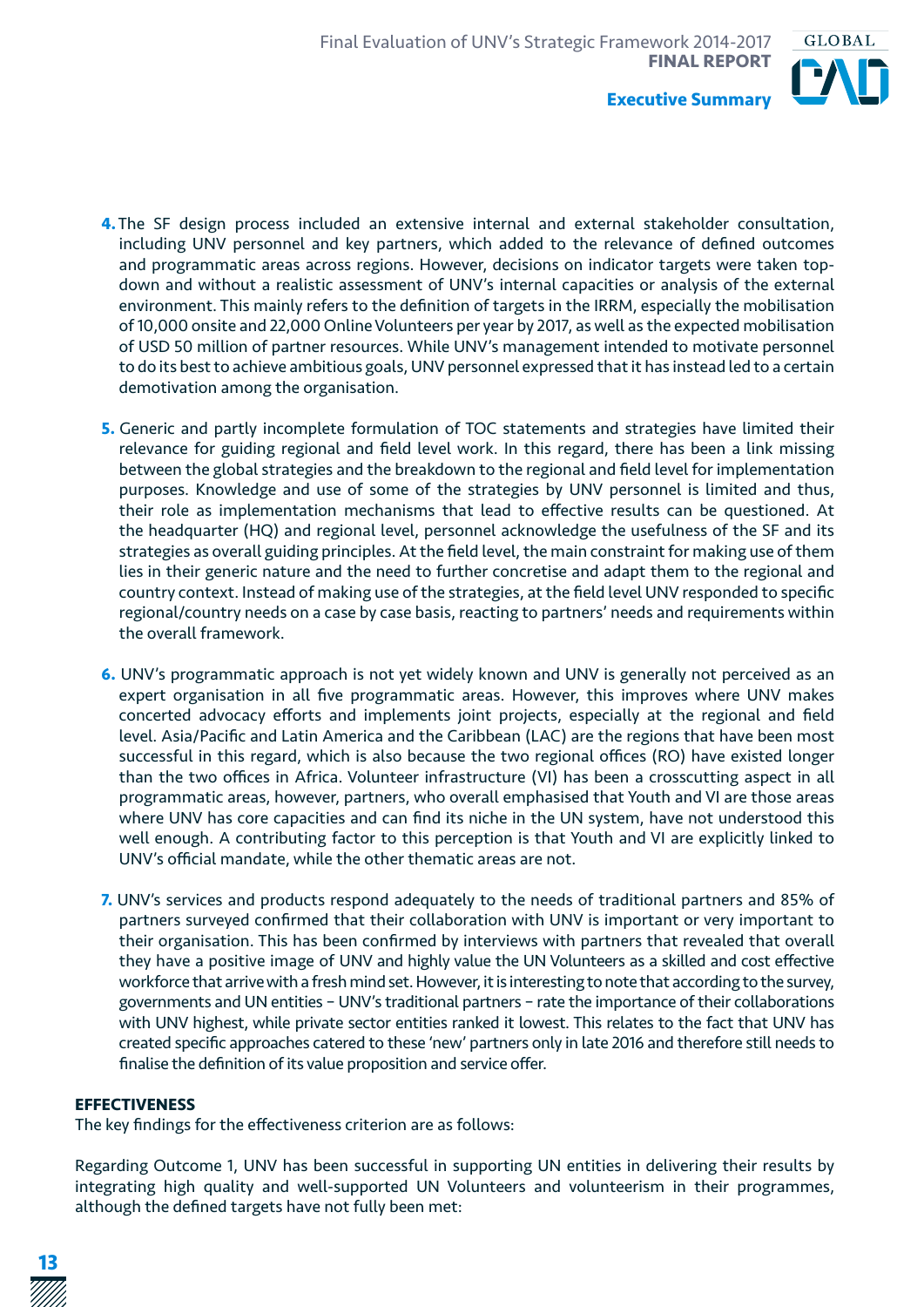

- **8.** While UNV has not managed to reach the ambitious SF target on volunteer mobilisation, it has maintained stable volunteer numbers over the period despite working in the challenging context of declining budgets in the UN system. Nonetheless, the overall trend since 2010 is slightly declining, due to decreasing numbers of volunteers mobilised in UN Peacekeeping and Peacebuilding Missions. While numbers have been increasing in development programmes and projects, they could not fully compensate the decline in the area of Peace. Almost 80% of all volunteers are deployed to only three agencies: Department of Peacekeeping Operations (DPKO), United Nations High Commissioner for Refugees (UNHCR) and UNDP, although UNV has managed to slightly diversify mobilisation with other UN agencies from 2014 to 2017. The highest number of UN Volunteers were mobilised in Africa, followed by the Arab States.
- **9.** There is a trend of increasing numbers of national UN Volunteers, while numbers of international UN Volunteers are decreasing. This reflects a change in the international development cooperation environment, in which new actors are emerging, national ownership plays an increasing role and national talent is increasingly available, especially in middle- income countries (MIC). Consequently, 65.8% of all international UN Volunteers during the period under evaluation were received in low-income countries (LIC), whereas 65% of all national UN Volunteers were deployed to MIC.
- **10.** Overall, there is a bigger gender gap in international assignments, whereas in national assignments UNV has almost reached gender parity. The percentage of female UN Volunteers in non-family duty stations was, as of December 2016, 38%, and UN Volunteers mobilised from the South also increased, exceeding the established IRRM targets. However, while aiming for more gender equality in volunteer assignments is overall positive, the IRRM indicator that specifically aims to increase the percentage of female volunteers in non-family duty stations has not been based on a previous analysis of the volunteer experience by gender. Therefore, it is not clear the extent to which being deployed in a non- family duty station could be beneficial or harmful for women.
- **11.** Although UNV has maintained an adequate number of volunteer modalities6 and it has increased the number of initiatives offered to UN agencies, most UN Volunteers have been mobilised under the regular UN Volunteer modality. The UN Youth modality was expected to constitute 30% of all UN Volunteers by 2017. However, it has not been well adopted by UNV's clients, with an average of only 6.5% for the period under evaluation, although there is a slightly growing trend. Nevertheless, on average, 19.7% of the UN Volunteers deployed by UNV were young people ranging between 18 to 29 years of age, and there is a general trend of UN Volunteers becoming younger, with the average age being 38 in 2014 compared with 35 in 2017. There is an overlap between the Youth modality and the regular UN Volunteer modality, as they can cover the same age range and mostly differ by the level of professional experience. Partners that were interviewed expressed confusion about these different profiles.
- **12.** The number of UN Volunteers mobilised through the Global Programmes (GP) remain low in comparison with the overall UN Volunteer mobilisation, with only 2.5% of UN Volunteers having been mobilised in joint programmes or projects over the period under evaluation. Between 2014 and 2016, 66 projects were implemented as part of the GP with the majority of projects in the areas of Basic Social Services (BSS), Peace Building, and Youth. The trend however shows a slight growth over the period under evaluation, indicating that there is a potential to mobilise more UN Volunteers through programming. The Youth GP is the programme with the highest financial delivery and has also mobilised 27.6% of all UN Volunteers mobilised through programming. Furthermore, Youth has seen the greatest increment in funding from the Special Volunteer Fund (SVF) for the 2014-2017 period going from USD 1 million in 2014 to USD 3.1 million planned for 2017. In addition to the late start of GP implementation, UNV's resources when compared to other agencies are quite low, making it difficult to engage in large-scale joint projects. As a result, UNV implemented mostly smaller joint projects with limited opportunities to mobilise large numbers of volunteers.

**14**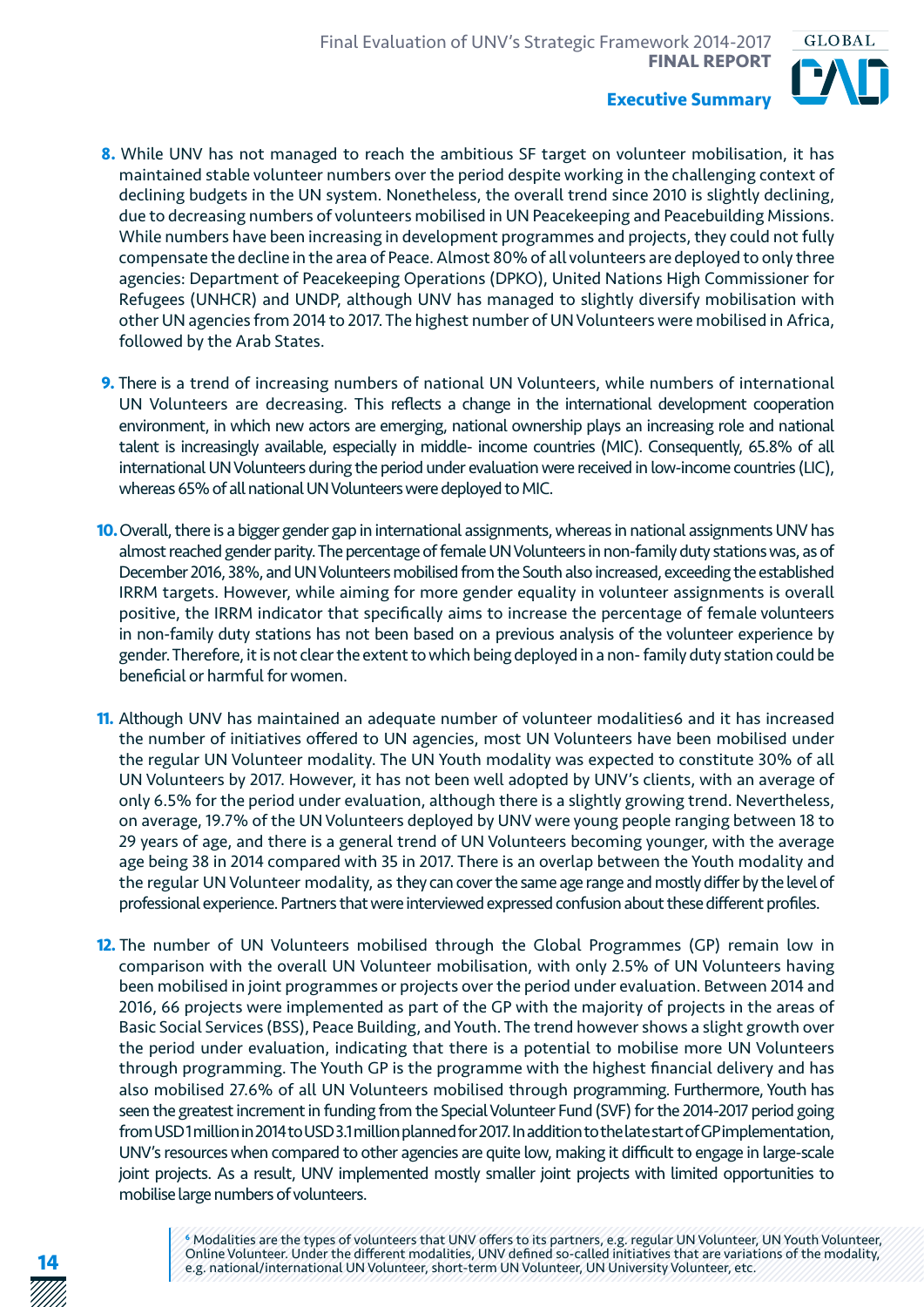

- **13.** With 13,230 Online Volunteers (OV) mobilised in 2016, although the trend is growing, UNV has achieved only 60% of the ambitious target of 22,000 it expected to reach by 2017. However, in 2016 more than 22,000 OV assignments were implemented, and the targets on gender and origin as well as the percentage of Online Volunteers that come from the youth bracket have been achieved. While partners and UNV personnel that were interviewed stated their interest in the OV modality and see it as an innovative form of volunteerism, UNV has not leveraged this modality to the expected extent, and a feasible business model is still under development so that UNV does currently not receive any cost recovery for the OV assignments.
- **14.** 92% of UN entities that responded to the partner survey consider that UNV made an effective contribution to the delivery of their programmes' or projects' results. Nevertheless, interviewed partners remain vague when asked about how exactly UN Volunteers contribute to achievement of results. There is a lack of monitoring and reporting for volunteer contribution to UN entities both within host agencies and UNV itself. This presents challenges when attempting to objectively measure the real contribution of UNV's work in peace and development beyond mere numbers of volunteers deployed and individual storytelling.

Regarding Outcome 2, UNV has made important advancements in integrating volunteerism in international and national frameworks, although some challenges remain:

- **15.** Until 2015, UNV had implemented the post-2015 project through which it made important advancements in integrating volunteerism into UN resolutions and the Agenda 2030, which now provide entry points to engage with Member States and civil society to further advocate for volunteerism and the integration of volunteer schemes and policies. UNV has also produced or supported reports and studies on volunteerism in peace and development, including the State of the World's Volunteerism Report (SWVR) 2015 and the current work on SWVR 2018. Due to the lack of a systematic monitoring system, evidence on the promotion and integration of volunteerism is only available in the context of the post-2015 project and in cases where projects have been implemented under the VI Global Programme area. In this regard, UNV has made some progress approving new VI projects in 2016 in 17 countries, although only seven of them have become operational to date. Outside of programming, UNV maintains advocacy partnerships with diverse organisations at all levels, but initiatives are not streamlined or aligned with a specific results framework. Often, UNV's engagement with volunteer involving organizations (VIO), NGOs or volunteer networks takes place ad hoc and with a low frequency. The aspect of volunteer infrastructure is also a cross-cutting theme in the other four GPs so that Outcome 1 and Outcome 2 of the SF are closely related regarding their expected contribution to the effective integration of national volunteerism frameworks.
- **16.** While VI project results overall cannot yet be assessed due to ongoing implementation, UNV's partners clearly perceive that UNV has made an effective contribution: 69% of partner survey respondents (UN and non-UN partners) perceive that UNV contributes to promoting volunteerism in their projects and programmes, and 60% say that UNV has contributed to creating an enabling environment for volunteerism at national level.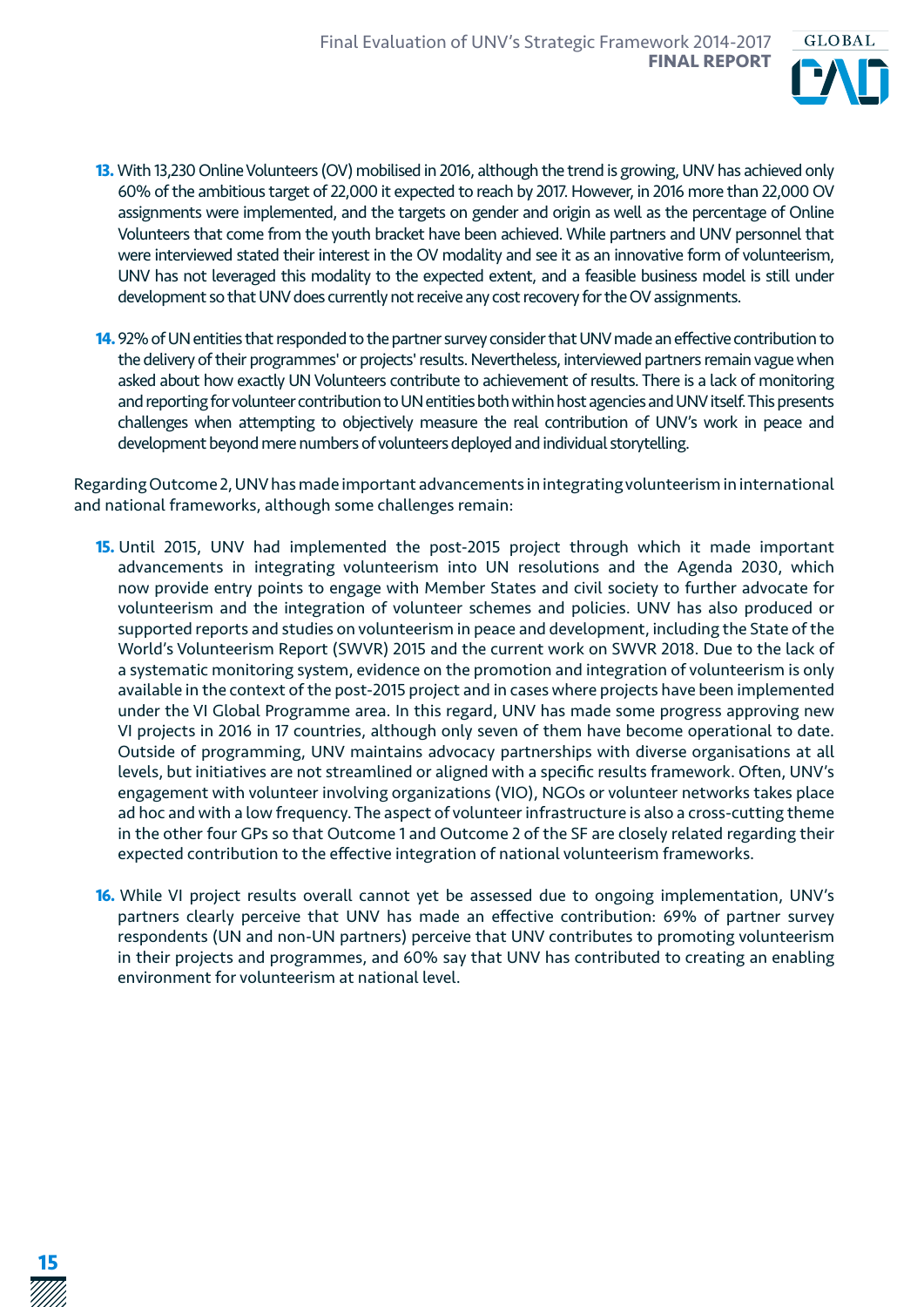

#### **EFFICIENCY**

The key findings for the efficiency criterion are as follows:

- **17.** UNV's organisational structure (HQ, Regional, Field) is considered appropriate for implementation of the SF. However, the process of enhancing UNV's field presence is not finalised and UNV has not increased its field-based personnel as expected. The strengthening of the Liaison Office in New York City (ONY) in 2016 and the creation of the RO in 2014 have helped to increase UNV's visibility and improve partner relations at global and regional level.
- **18.** Despite the creation of a national staff position, and the creation of the RO as a part of field enhancement, the Field Units (FU) have not been strengthened as expected. The programming approach has increased work load at field level while most human capacities have remained the same. FUs claim not to have enough time for programming and not enough capacities to build strong, long-term partnerships. Additionally, Programme Officer's (PO) turn over remains high, which limits UNV's capacity to create a consistent relationship with partners at country level and to sustain results.
- **19.** The UNV personnel strategy has contributed to integrate all personnel into one workforce and to improve personnel mobility and talent management. However, there are still measures needed to better retain and promote individuals and tap internal capacities. Although interviewed personnel is committed and engaged with the organisation, a certain decrease in UNV personnel morale has been identified due to the many changes in the organisation that are difficult to digest and that need time to settle down.
- **20.** Overall, UNV's financial resources have slightly increased from 2014 to 2016, still they have not reached the target set in the budget strategy of USD 300 million by 2017. Total programme resources have slightly increased over the last three years despite a decrease of donor contributions to UNV Funds (SVF, Trust Fund, Cost Sharing, Fully Funded). Fully Funded (FF) contributions were considered one of the key contributors to UNV programme budget, but the ambitious financial expectations have not been met. Core institutional funds and other institutional funds like XB (Extra Budgetary Fund) have decreased. However, other institutional funds like VMC (Volunteer Management Cost) and EFP (Expanded Field Presence) increased because of the introduction of the revised cost recovery policy. In addition to decreasing core funding from UNDP, there is a downward trend of resource mobilisation. Despite UNV's aim to diversify financial contributions with emerging economies, most keep coming from OECD countries. The aim to mobilise USD 50 million of partner contributions by 2017 will not be reached.
- **21.** Having assigned USD 3 million for the Information and Communication Technology (ICT) area, UNV made an ambitious planning of developing 25 ICT projects. While 12 projects have been delivered and two of them are still ongoing, the rest of them have not been developed due to a lack of capacity of UNV resulting into missed opportunities to enhance operations, knowledge mobilisation, and information sharing and data management. In addition, ICT has conducted several projects financed by other sources; the OV project funded by Germany, the Results Based Management (RBM) project funded in part by Germany with cost sharing from UNV and the learning platform funded from the learning costs that UNV charges for each volunteer as part of the pro forma costs.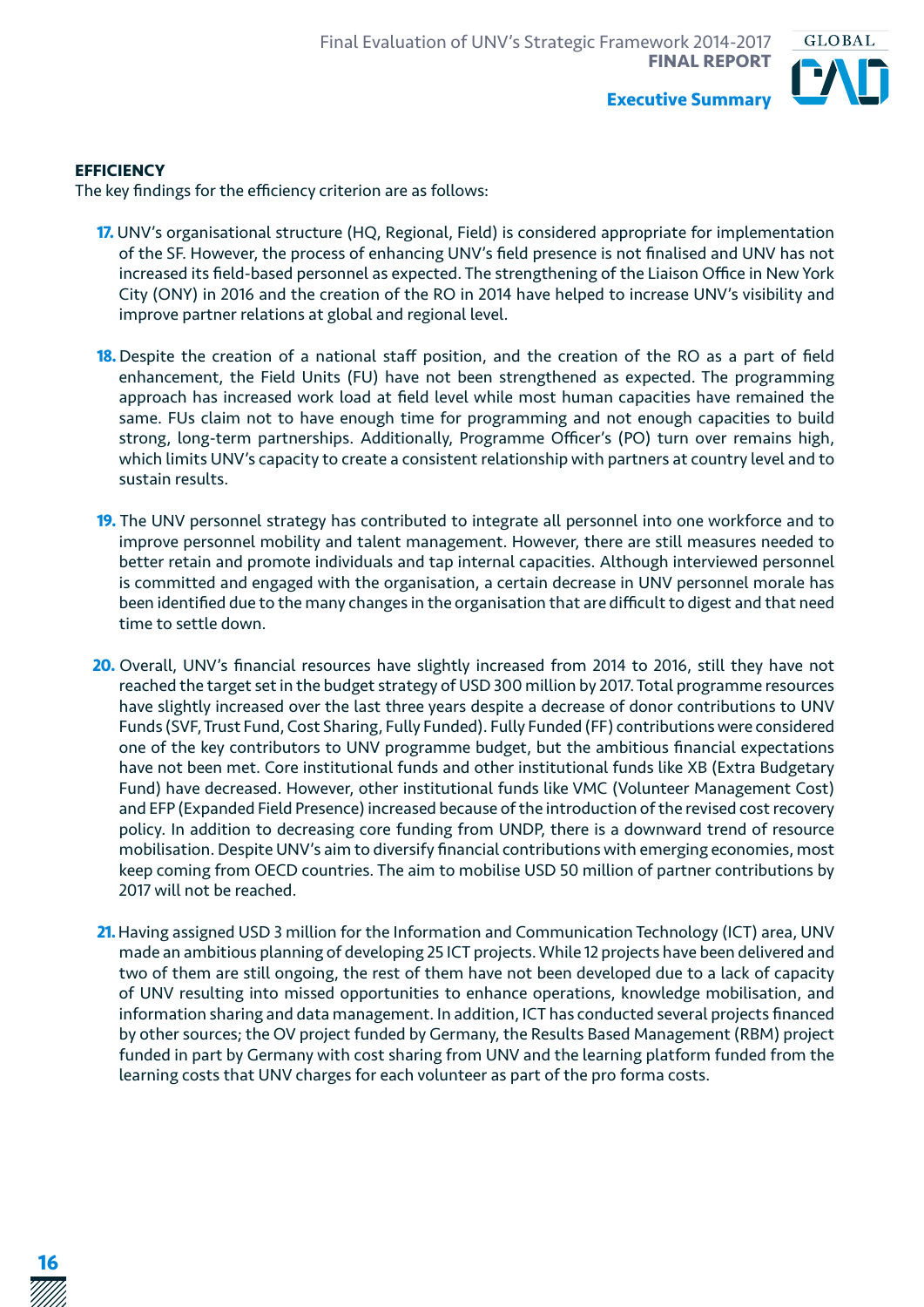

- **22.** UNV has made strong efforts to introduce an RBM system into the organization, which demonstrates that UNV is on a good way to further improve organisational efficiency. The design and implementation of the RBM project has brought many improvements like the RBM framework, the introduction of RBM measures and the reform of the UNV Programme and Project Management system. However, UNV still faces challenges related to reporting on some IRRM indicators; the alignment of reporting on programmes with the IRRM; and regarding reporting on results of volunteerism through the deployment of UN Volunteers. The latter one is a priority for UNV and has been addressed by the development of a results-based Volunteer Reporting Mechanism (VRM). However, some duplications and inconsistencies on the data collection and reporting processes have been identified.
	- 23. Partners and UNV personnel have generally a positive perception on the efficiency of volunteer recruitment and deployment processes, although UNV has only partially achieved target indicators included in the IRRM. Some exceptions exist, and some critical voices have mentioned delays in deployment or varying adequacy of volunteer profiles for the assignments. Challenges in the recruitment and deployment process exist mostly due to external factors and the multiple interactions necessary with stakeholders.
	- **24.** As a general overview on internal communication processes, personnel value much more positively the communication between HQ and FU. Communication between RO and FU, as well as RO with HQ has the lowest rating due to the existence of two parallel structures with FU – Development Programming Section (DPS)/Peace and Programming Section (PPS) (old structure) and RO – Programme Coordination Section (PCS) (new structure), which have generated overlapping responsibilities that complicate communication and lead to multiple reporting lines. At HQ level, communication challenges have been identified due to time constraints and difficulties in communicating with each other. In this regard, some interviewed personnel perceive that different units work in an isolated fashion from each other.
	- **25.** While financing partnerships are centrally managed, multiple-layer responsibilities for relations with UN agencies and other programming and advocacy partners, as well as the lack of a centralised information system for partner management limit streamlined interactions and can hinder UNV to efficiently respond to partners' needs. Until the end of 2016 no clear strategy and definition of UNV's value proposition for the private sector existed, which had hindered the development of successful collaborations with private sector partners. In addition, no clear responsibilities had been defined within UNV for creating private sector partnerships. The Resource Mobilisation Toolkit and the UNV Guide for pursuing Partnerships with Non-Traditional Donors drafted during 2016-2017 represent a step forward to better define UNV ́s value proposition and strategies to approach and engage with the private sector and other non-traditional donors.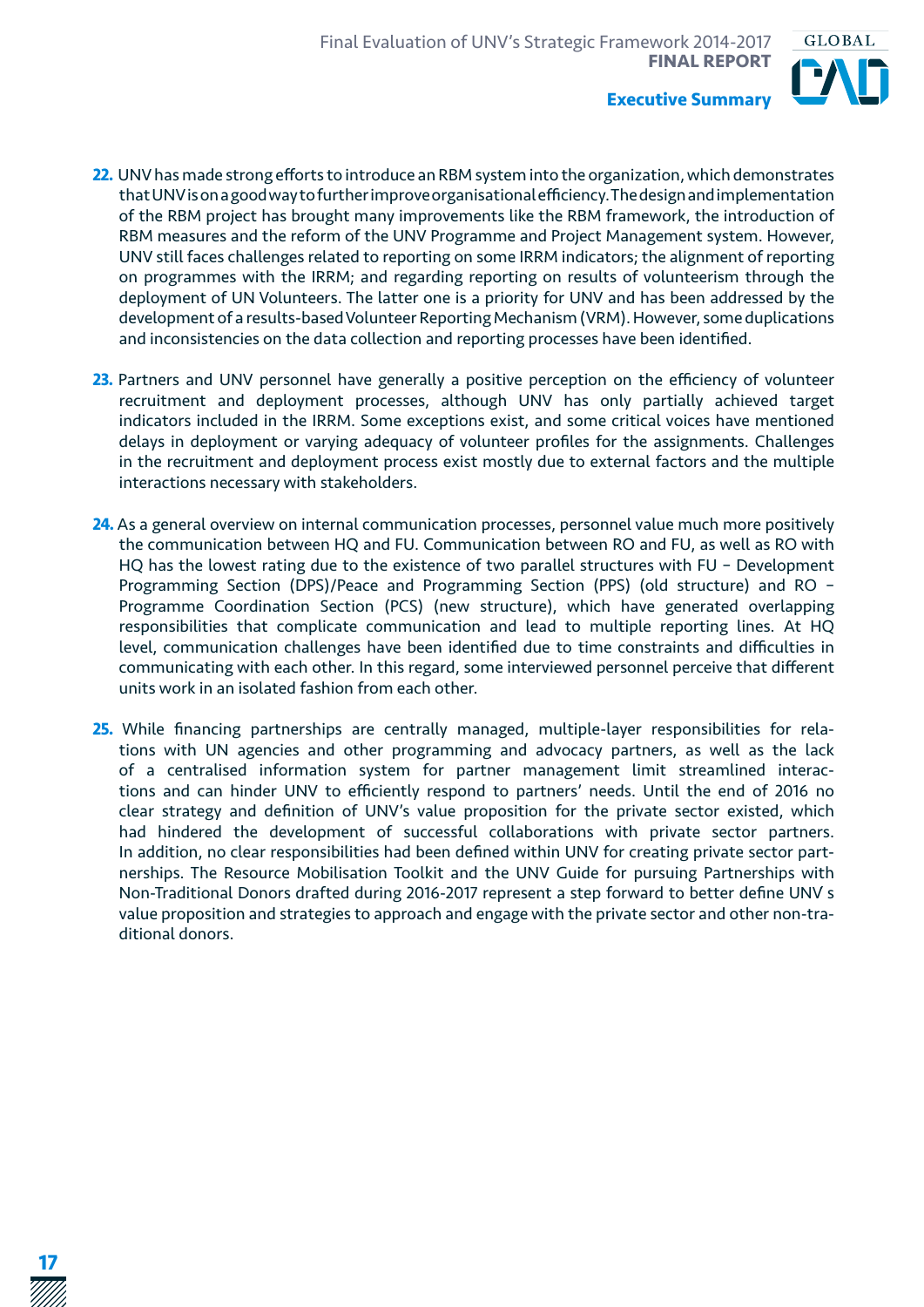

#### **SUSTAINABILITY**

The evaluation has identified a number of internal and external factors that enable or limit the sustainability of UNV's results. These factors are summarised in the following figure:

Figure 1: Limiting and enabling factors for sustaining UNV's results

| <b>Internal enabling factors</b>                                                                                                                                                                                                                                                                                                                                                                                                                                                                                                                                      | <b>Internal limiting factors</b>                                                                                                                                                                                                                                                                                                                                                                                                                                                                                                                                                                                                                                             |
|-----------------------------------------------------------------------------------------------------------------------------------------------------------------------------------------------------------------------------------------------------------------------------------------------------------------------------------------------------------------------------------------------------------------------------------------------------------------------------------------------------------------------------------------------------------------------|------------------------------------------------------------------------------------------------------------------------------------------------------------------------------------------------------------------------------------------------------------------------------------------------------------------------------------------------------------------------------------------------------------------------------------------------------------------------------------------------------------------------------------------------------------------------------------------------------------------------------------------------------------------------------|
| Engaged, experienced and committed<br><b>UNV</b> personnel<br>High motivation and technical skills of UN<br>Volunteers<br>Established<br>regional<br>presence<br>and<br>strengthened ONY<br>Defined RBM processes<br>Potential to be flexible and innovate in<br>terms of assignment modalities to better<br>respond to partner's needs                                                                                                                                                                                                                               | · Fatigue due to extended<br>change<br>processes and aspirational targets<br>· Strong focus on internal thinking<br>and processes limits implementation<br>capacities<br>• Insufficient capacities at field level, high<br>personnel turnover<br>· Occasionally, lack of some technical<br>capacities at HQ<br>• Bottlenecks in communication between<br>different units and organisational levels<br>· Unfinished decentralisation: unclear<br>roles, overlapping responsibilities and<br>duplication of tasks<br>• Reduced business intelligence and lack<br>of coherent M&E<br>· Weak knowledge management and<br>knowledge sharing<br>• Weak communication with partners |
| <b>External enabling factors</b><br>• Credibility with partners, ability to quickly<br>mobilise and respond to partners' needs<br>• Well-positioned in the UN system, among<br>Member States and in civil society to<br>promote and integrate volunteerism<br>• UN Reform and Delivering as One opens<br>the doors for greater inter-agency<br>collaboration<br>• SDGs provide new opportunities for UNV<br>to position itself<br>• Changing international context with increased<br>opportunities for South-South cooperation<br>and diversification of partner base | <b>External limiting factors</b><br>• Declining budgets of UN agencies and<br><b>Member States</b><br>• High dependency on few key partners<br>and external events<br>· Partner's insufficient knowledge of<br>UNV's SF and programmatic approach<br>Weaker positioning at field level for<br>participation in UNDAF<br>• Growing competition from other UN<br>agencies (e.g. UNOPS)<br>Unclear concept of "volunteerism"<br>creates confusion among partners                                                                                                                                                                                                                |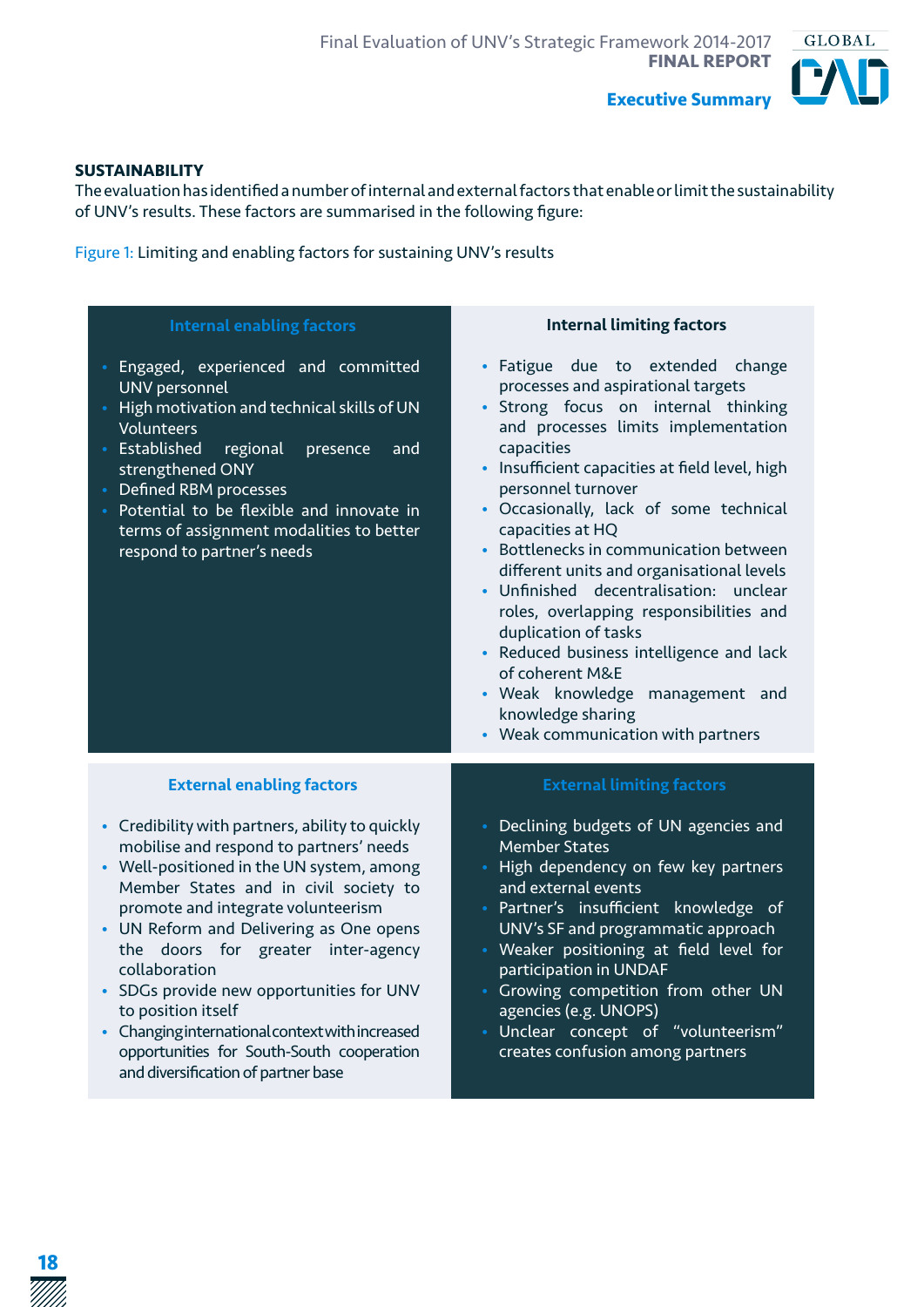

# **CONCLUSIONS**

BASED ON THE KEY FINDINGS OUTLINED ABOVE, THE EVALUATION TEAM HAS DEVELOPED THE FOLLOWING CONCLUSIONS

#### **CONCLUSION 1 (BASED ON FINDINGS 1 AND 5)**



**UNV's SF 2014-2017 with the two outcome areas reflects the organisation's mandate well, and the institutional results statement is relevant in enabling UNV to deliver on the expected outcomes. However, the articulated theories of change lack clarity to fully reflect UNV's contribution. While strategies, programmes and projects are aligned with SF priorities and partners' interests, no regional or particular country's needs assessment is included and the generic nature of strategies have limited their relevance for operationalisation.**

TOC statements especially for Outcome 1 and 2 lack clarity in the logical results chain, including the input level, and the link between inputs, outputs and outcomes overall. This has led to the challenge of adequately defining all of the output and outcome indicators in the IRRM in line with the TOC statements. Assumptions are not always relevant to the outputs and outcomes, while most of the risks have been well identified. The SF and global programmes do not provide any analysis regarding regions' or countries' needs and thus has not provided any specific guidance at the field level. Instead, at country and regional level UNV reacts to partners requirements on a case by case basis. While the SF and associated programmes clearly reflect UNV's added value to the UN system and governments as well as societies overall, the value proposition to other types of partners UNV aims to work with, for example the private sector, is not clear. In addition, strategies that should support implementation on SF outcomes have been formulated in a generic way on a global level and thus, while UNV personnel value the SF as a high level guiding document, strategies are low in relevance as implementation tools at regional and field level. Furthermore, while resource mobilisation is one of the key priorities of the SF, and UNV makes use of annual work plans as well as section work plans with targets, a specific resource mobilisation strategy has not been developed to support this aim.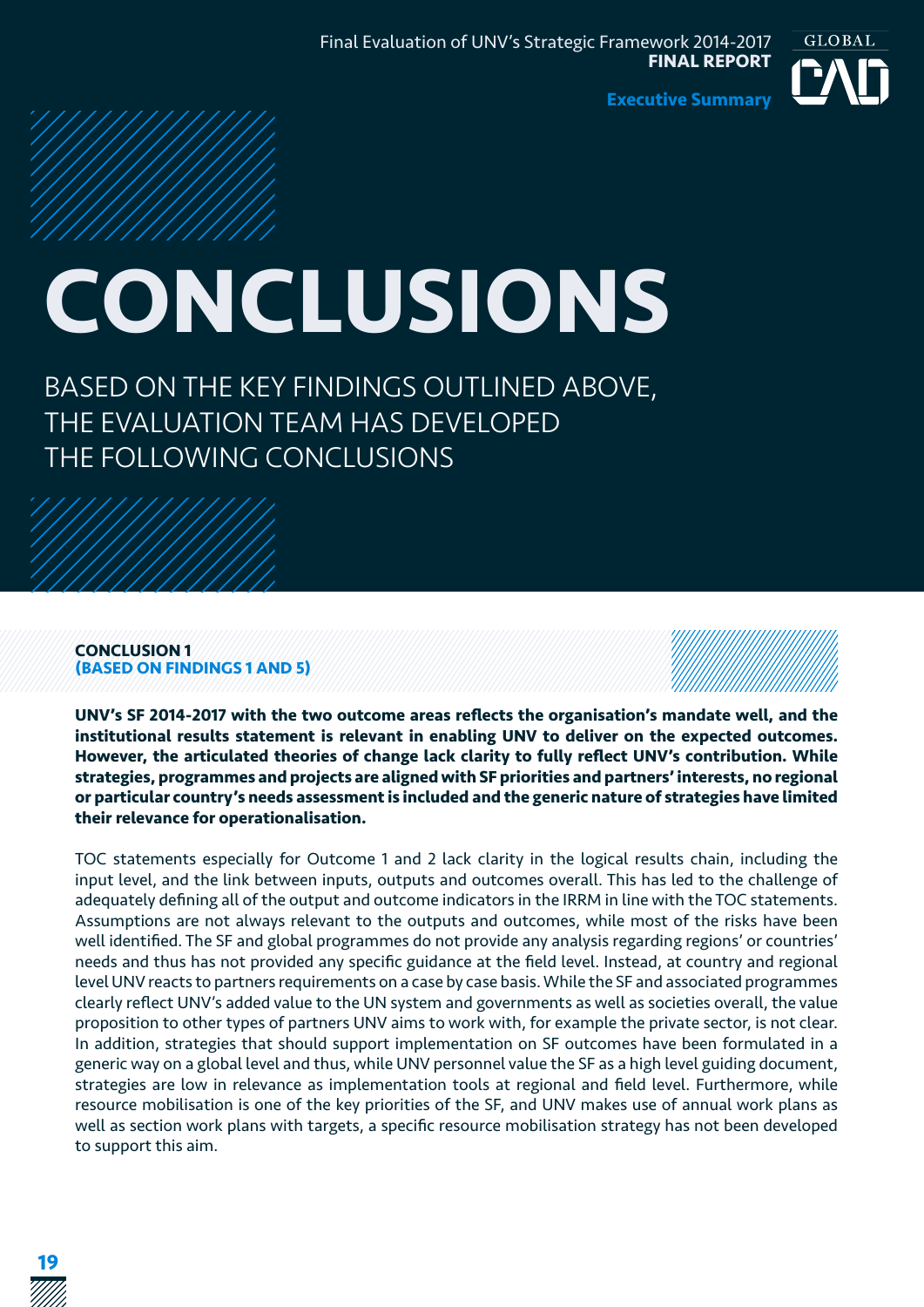

#### **CONCLUSION 2 (BASED ON FINDINGS 2, 6, 7, 13, 14 AND 15)**

#### **UNV's SF provided a clear strategic focus and outcome areas that contributed towards positioning UNV as a relevant actor capable of responding to the 2030 Agenda and integrating volunteerism as a key concept that contributes to the achievement of the SDGs.**

The strategic positioning of UNV as a relevant actor to contribute to the achievement of the SDGs is reflected in the two development outcomes. Outcome 1 states that UNV aims to provide support to UN entities to more effectively deliver their results through the deployment of highly qualified volunteers and Outcome 2 builds on UNV's previous advocacy work for positioning the organisation and volunteerism in the international development agenda and for supporting the integration of volunteerism into national and regional policies in order to strengthen peoples' participation for the achievement of development results. The majority of partners agree that UNV's services and modalities are highly relevant to their organisations and contribute to the achievement of the SDGs. However, as the SF was designed prior to the launch of the SDGs, there are still opportunities to more clearly reflect how UNV contributes to their achievement. Partners also expressed confusion around the different volunteer profiles, indicating that UNV has not communicated sufficiently on the various modalities it offers. Online Volunteers have been receiving high interest from partners, but UNV has not yet leveraged this modality to market it together with the onsite volunteers and to create a successful business model. While UN partners that implemented joint projects with UNV value the organisation as a partner, overall, UNV's programmatic approach is not yet widely known.

#### **CONCLUSION 3 (BASED ON FINDINGS 4 AND 8-15)**

**UNV has made important achievements both under Outcome 1 and 2. However, UNV has not met a number of key output indicators especially related to volunteer and resource mobilisation. Some targets defined in the SF have been aspirational and not based on a realistic assessment of the external factors, partners' demands and UNV's capacities to deliver. On the other hand, UNV faces challenges to coherently monitor and report on a number of IRRM indicators, as well as to effectively measure the contribution of its work towards peace and development.**

Regarding Outcome 1, 92% of UN entities surveyed confirm that UNV made an effective contribution to their programmes and projects results, while for Outcome 2, UNV reports that 72 countries in 2015 and 44 countries in 2016 made progress in implementing national volunteerism frameworks. These two key outcome indicators show that UNV has been successful in achieving results, although the set targets were not fully met. Nevertheless, the target for Outcome 1 was set at 100%, which is not considered to be realistic. UNV partnership survey results show that partners were already highly satisfied with UNV services in 2014 and in this regard, UNV might have to acknowledge even more its dependency on external factors and find more adequate mitigation mechanisms.

On the other hand, the second indicator for Outcome 1 related to the impacted beneficiaries is not reliable and UNV faces challenges when attempting to accurately report on it. This is also the case with several output indicators included in the IRRM. In addition, there is only a weak link between UNV's work and the indicator for Outcome 2, which makes it challenging to adequately evaluate achievements.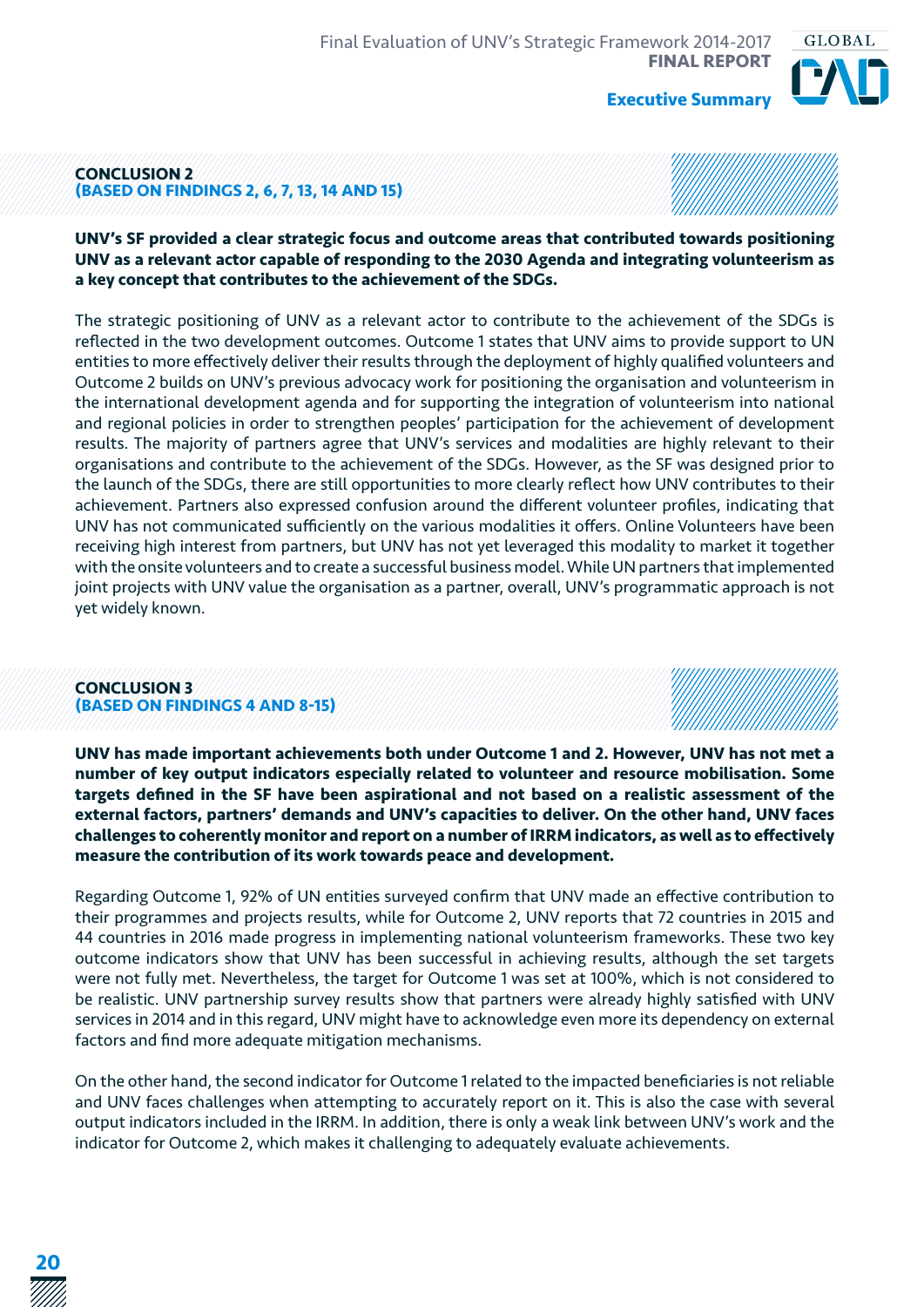

#### **CONCLUSION 4 (BASED ON FINDINGS 6, 12, 14, 15 AND 17)**

**Implementation of programmes and projects under the Global Programmes started late and they have been partially implemented. The GP on Youth has had the highest financial delivery. Programming has not yet been leveraged effectively for volunteer mobilisation. However, according to partners' perceptions and based on information about projects implemented or under implementation, UNV has contributed to the integration of volunteerism in peace and development projects, including in the creation or strengthening of volunteer frameworks at national level. Volunteer infrastructure has been a cross-cutting aspect in all programmatic areas, but this has not been fully understood by partners. Many perceive that Youth and VI are those areas where UNV has core capacities and should find its niche in the UN system.**

UNV invested time in the elaboration of Global Programme and Project documents, so that implementation started in 2015 for the areas of BSS, Peace, DRR and Youth, while VI programming was only initiated in 2016. The integration of the programmes into the IRRM is weak, as UNV only reports on "other" volunteers mobilised through joint programmes and projects and on the financial delivery and the integration of gender equality and women's empowerment.

UN Volunteers mobilised through joint programming represent only 2.5% of all UN Volunteers mobilised between 2014-2017, of which almost 50% have been financed by UNV through the SVF. As UNV is not yet fully perceived as a programmatic partner and has few financial resources available compared to other UN agencies, UNV implemented mostly small joint programmes and projects that have not provided sufficient opportunities for mobilising large numbers of volunteers.

Through these programmes UNV responds to partners' requirements and to regional and countries' needs. This alignment is also facilitated by UNV's participation in United Nations Development Action Frameworks (UNDAF) at country level.

#### **CONCLUSION 5 (BASED ON FINDINGS 26-34)**



#### **While UNV has heavily invested in strategic thinking processes at HQ level, UNV has demonstrated limited capacities to implement large-scale strategies.**

In that sense, the SF with its intensive investments and changes might have been too much for UNV to cope with in a relatively short period while at the same time having to strengthen efforts for increasing the business volume. UNV invested approximately 1.5 years on designing the different strategies and programmes, leaving only 2.5 years of the SF period for implementing them. This is considered a short time for the high number of changes in processes and structure that UNV had planned for.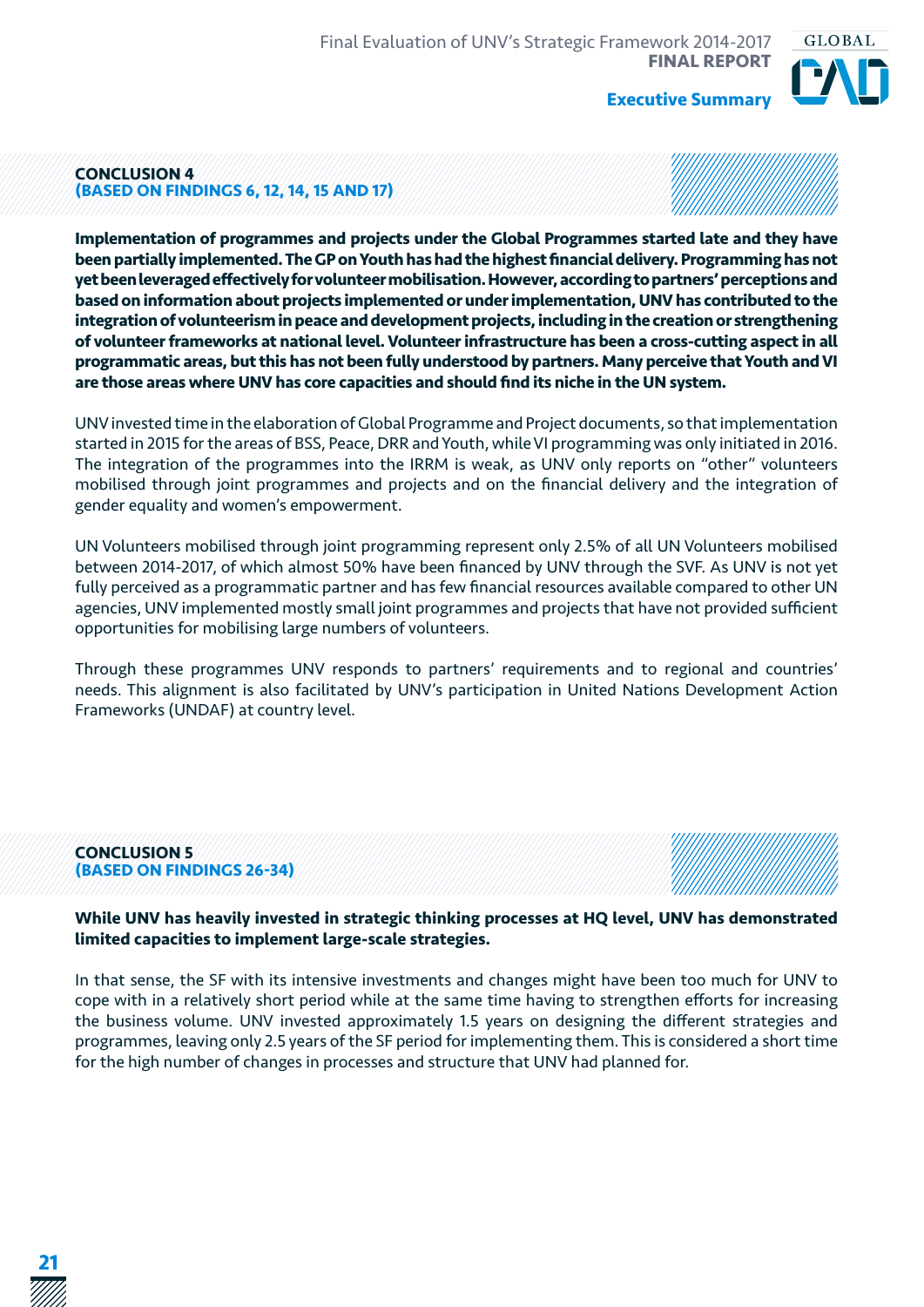

#### **CONCLUSION 6 (BASED ON FINDINGS 7, 19, 24 AND 25)**

**UNV maintains a positive image among a wide range of organisations at global, regional and national level. Although the SF aimed to broaden UNV's partnership base to reduce dependencies and increase resource and volunteer mobilisation, the achievement has been limited. In the context of overall declining budgets, this poses a risk to UNV ́s long term financial sustainability. Fragmented partnership management and the lack of a centralised information system has limited the capacity to efficiently respond to partners' needs.**

UNV builds partnerships for different purposes that cover all areas in which UNV is active: volunteer mobilisation, financing, programming, advocacy work and research. Regarding finance partnerships, although UNV has initiated a number of new collaborations, the overall number of financial partners and the financial contributions have decreased. Regarding programme partners, there is a high dependency on only three UN organizations that host 80% of all UN Volunteers deployed. On the other hand, UNV has signed six new Memorandums of Understanding (MOU) to increase and better plan volunteer mobilisation with UN agencies. There is a wide range of advocacy partners but they are generally managed in an ad hoc manner. With the aim of better centralising partnership information and better managing partners' needs, UNV planned the creation of a partnerships platform but it was in the end not approved as there was no business case developed.

While the SF and the Partnership Strategy mention that UNV aims to build innovative partnerships with nontraditional partners, UNV did not provide a clear value proposition or partnership approach for each type of non-traditional partner until the end of 2016. This lack of clear guidance for creating new partnerships has jeopardised the achievement of results during the implementation of the SF in this regard.

#### **CONCLUSION 7 (BASED ON FINDINGS 9, 16, 17, 18 AND 20-23)**

**UNV has made important investments in improving its organisational efficiency; for example, decentralising its organisational structure, in new ICT systems for improved volunteer recruitment, deployment and management; and in brand repositioning and communications as well as the introduction of RBM processes. While these investments have contributed to SF results, the decentralisation process has caused communication challenges and only a part of the planned projects have been approved and implemented meaning the benefits for UNV have as yet not fully materialised.**

While the creation of ROs and strengthening of ONY have led to better visibility and improved partner relations, the unfinished decentralisation process has caused communication challenges as well as duplication of responsibilities and tasks. In addition, UNV still faces weak knowledge management and information exchange processes, which limits organisational learning and the capacity to innovate.

On the positive side, UNV has made important investments in improving volunteer recruitment and deployment processes although they are too recent to show results. In addition, the implementation of programmes and projects when in combination with stronger communication and advocacy efforts has brought increased recognition and visibility for UNV as a programmatic partner and has contributed to integrating volunteerism more effectively in peace and development. Regarding RBM processes including improved ICT systems, while advances have been made with the RBM Project, implementation of the RBM framework only started in 2016 and the investment in business intelligence has been delayed so that UNV still faces challenges to implement coherent M&E, reporting and knowledge management processes. Due to this, UNV still faces difficulties in measuring its contribution to peace and development.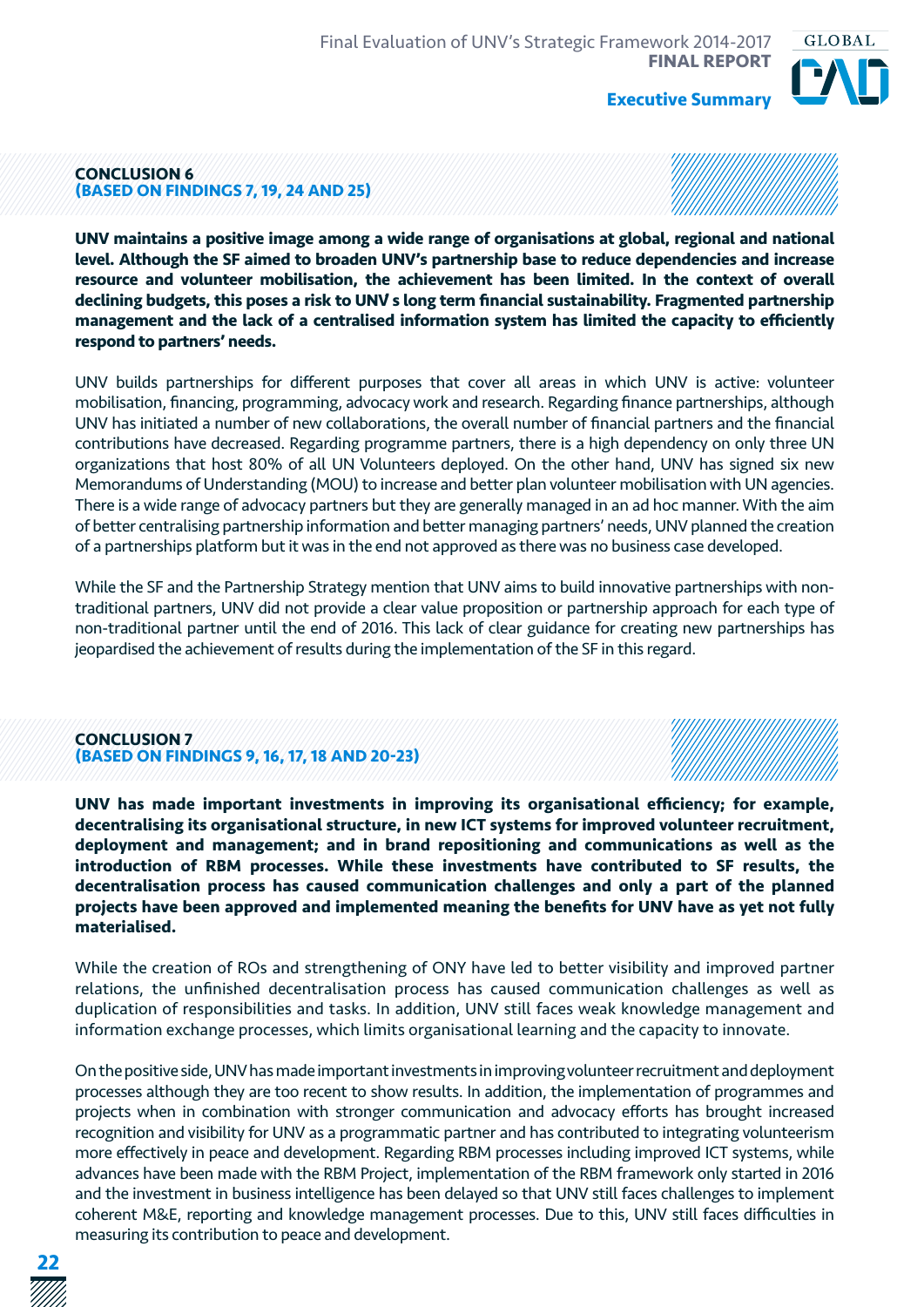

#### **CONCLUSION 8 (BASED ON FINDINGS 3, 6 AND 21)**

**Although UNV ́s mandate is focused on the promotion of volunteerism and the provision of volunteers to the UN system, the organisation faces the challenge of clearly communicating its organisational identity to internal and external audiences. Internally, there is a perceived dichotomy between mobilisation and programming while external partners perceive a gap between the communicated value of volunteerism and the provision of cheap labour. UNV faces challenges demonstrating evidence-based results beyond story telling.**

With the introduction of the programming approach, a certain division has taken place where some units/ organisational levels embrace the programming approach while others are more focused on mobilisation. This also generates confusion among partners. Additionally, partners perceive that UNV's communication is focused on the value of volunteerism and community based work while on the other hand, UN Volunteers are also deployed to UN offices to perform staff tasks.

Although UNV tries to promote the value of volunteerism though its different communication channels, the organisation does not take sufficient advantage of the potential of the communication and advocacy work that UN Volunteers could do within the host agencies. UNV also does not leverage the community of former volunteers for advocacy purposes. The organisation initiated some efforts related to this that were discontinued.

In addition, UNV does not have sufficient monitoring mechanisms in place to collect evidence- based information on the contribution of the volunteers in their assignments, and this weakens the credibility of communication messages.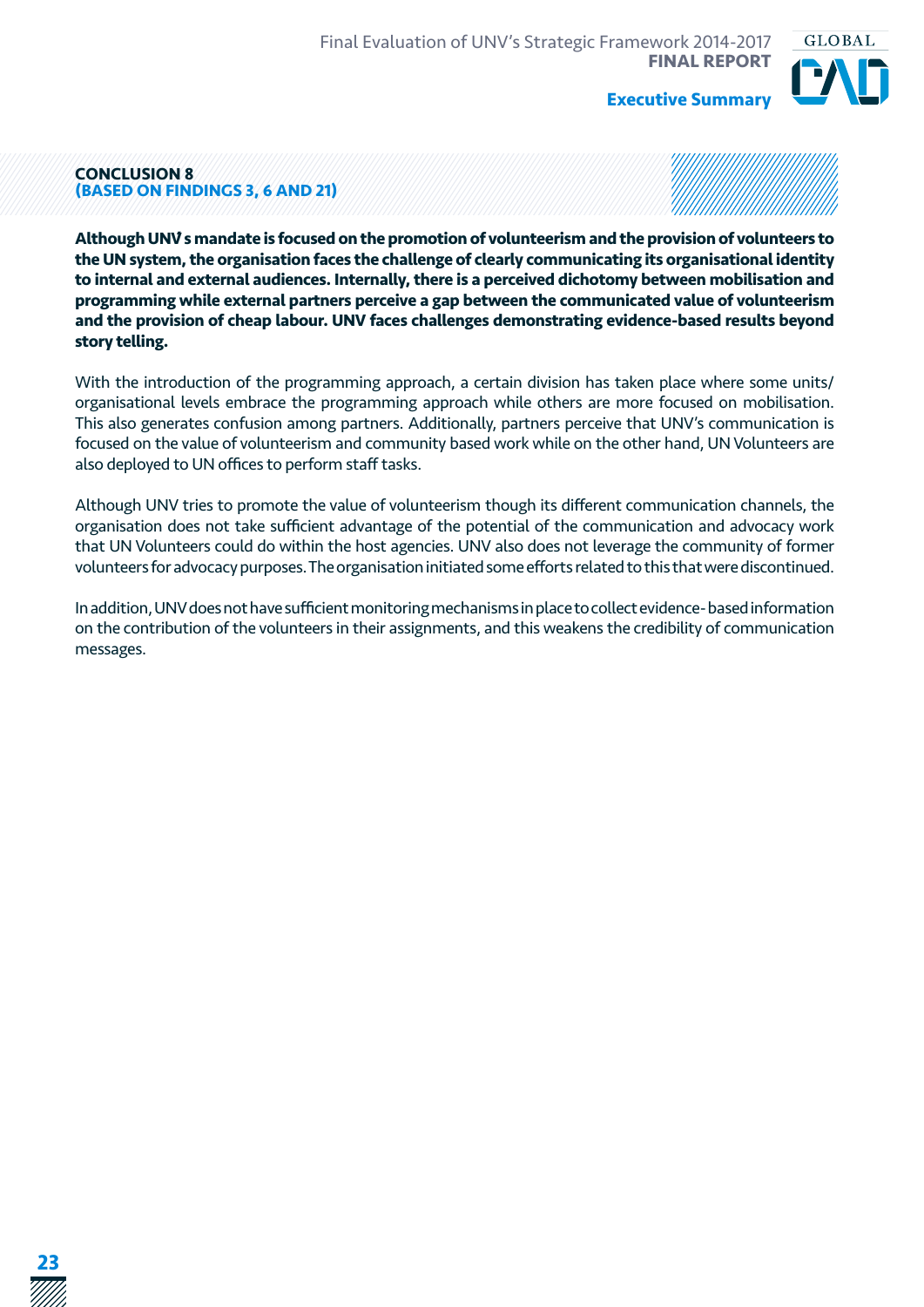

## **RECOMMENDATIONS**

BASED ON THE KEY FINDINGS AND CONCLUSIONS, THE EVALUATION TEAM PROPOSES THE FOLLOWING RECOMMENDATIONS:

#### **RECOMMENDATION 1: UNV'S RESULTS FRAMEWORK AND THEORY OF CHANGE**

**24**



Based on conclusions: 1.3, 5, and 7 | Priority: High | Period: Short term

#### **For the next SF, UNV should design clearer and more concise theories of change with a more aligned results framework. The overall logic of the SF should also explain how UNV aims to contribute to the achievement of the SDGs.**

The TOC should be more concrete and ideally visualised through a graphic representation showing clear links between inputs, outputs and outcomes. It should be accompanied by a realistic Integrated Results and Resources Matrix (IRRM) that fully reflects each element of the TOC to facilitate monitoring, reporting and evaluation of results. UNV should elaborate an IRRM that contains only valid and reliable indicators that UNV is able to report on, as well as ambitious but realistic targets based on previous analysis of potential partner demands and UNV's capacities. The IRRM should be supported by an M&E plan that facilitates monitoring and reporting processes during implementation. UNV also needs to further work on developing indicators and data collection mechanisms to be able to measure the contribution of UN Volunteers towards peace and development. Overall, the next SF should clearly reflect UNV's ability to provide volunteer solutions relevant to the achievement of the SDGs.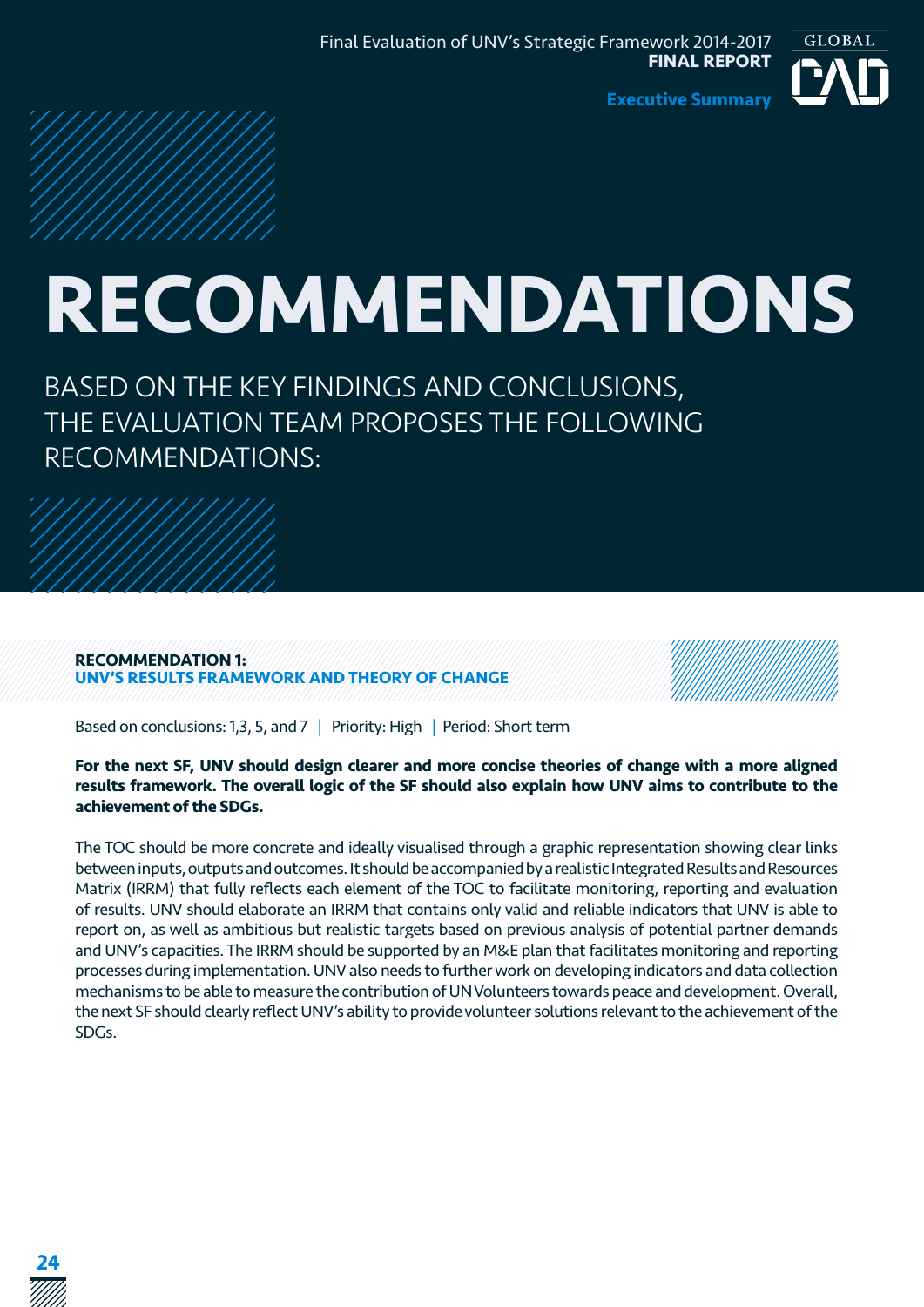

#### **RECOMMENDATION 2: RBM AND BUSINESS INTELLIGENCE**



Based on conclusions: 1, 7 and 8 | Priority: High | Period: Mid-Long term

**UNV should continue to implement its Results-Based Management (RBM) Framework and pay attention to those elements that strengthen M&E and reporting capacities, as well as knowledge management and information sharing. Further efforts must be made to consolidate data gathering mechanisms that identify valid indicators and appropriate methods to collect data. Business intelligence can complement these efforts through a system that captures and shares business related data to encourage the better use of information throughout the organisation.**

A priority should be to integrate different reporting processes and align or streamline different taxonomies and methods that are currently used among different units and organisational levels. This should lead to the ability to better differentiate types of information to be collected (information on volunteer mobilisation and management, knowledge and advocacy and programming, partnerships, among others) and identify appropriate methods to collect this data. Data collection should be streamlined in coherent central databases for key information, preferably by leveraging latest Information and Communication Technology (ICT). In addition, UNV should provide some guidance and templates to the UN host agencies for the creation of work plans that can be used as a basis for reporting on concrete contributions that volunteers make to the organisations' results and the SDGs. This reporting mechanisms could substitute the current performance appraisals and should be done online. In addition, the collection of evidence-based information will allow UNV to complement the currently practiced story telling by an evidence-based communication on the contribution of volunteers.

#### **RECOMMENDATION 3: UNV STRATEGIES AND IMPLEMENTATION MECHANISMS**

Based on conclusions: 1 and 5 | Priority: Medium | Period: Short term

#### **Without investing again too heavily on internal thinking processes, UNV should update key strategies and create "light" versions to facilitate the implementation of the next SF.**

UNV should think about reducing the number of strategies by combining areas that are complementary like communications and advocacy or partnerships and civil society engagement strategy. UNV should ensure that strategies are accompanied by practical implementation guidelines or tools for the regional and field level to enable operationalisation. Ideally, strategies will clearly reflect IRRM outputs and will be translated into concrete approaches per region. Regional offices should be leading on creating the regional approach with the participation of HQ and FUs.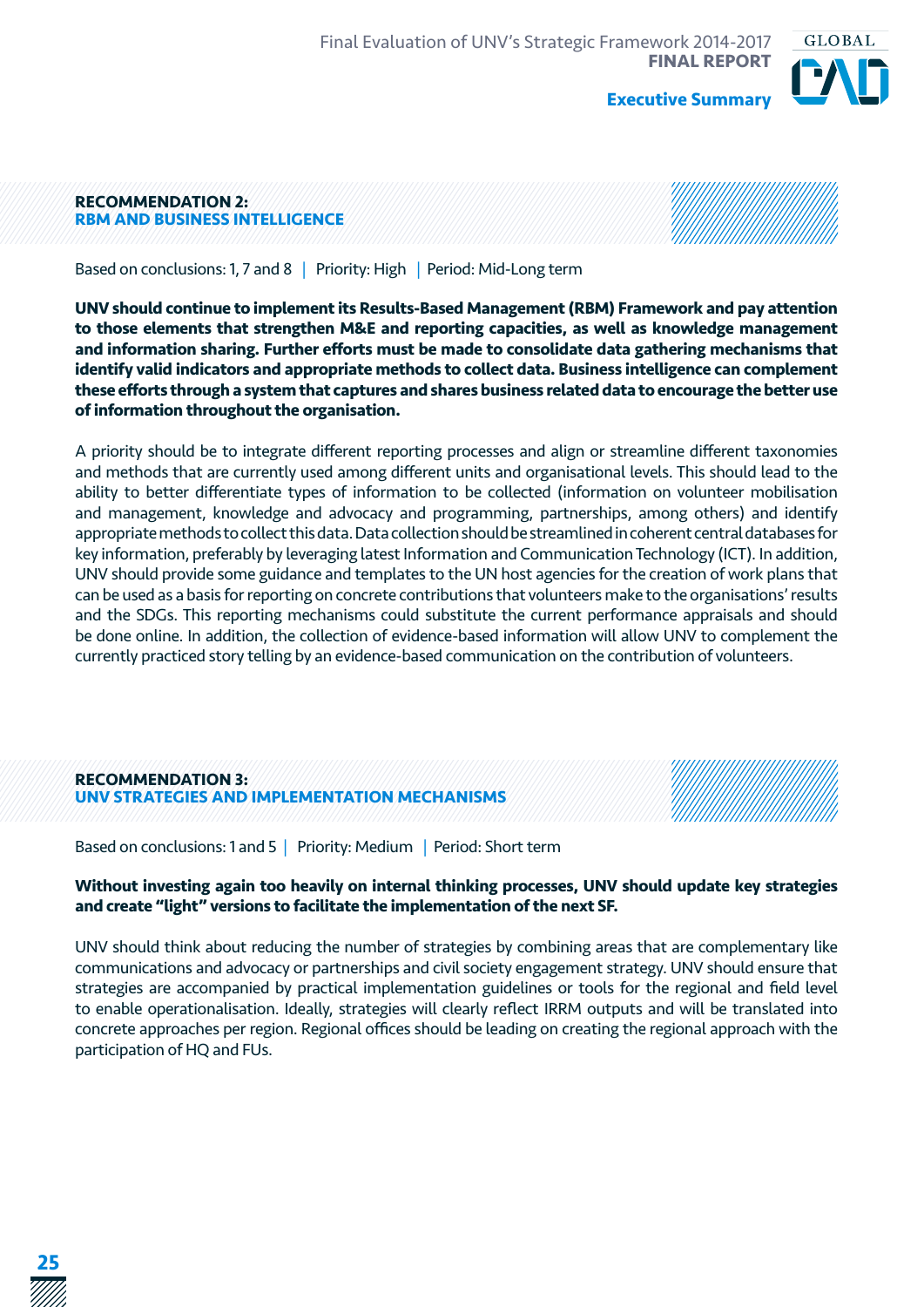GLOBAL

#### **RECOMMENDATION 4: PROGRAMMING APPROACH AND VOLUNTEER MODALITIES**



**Executive Summary**

Based on conclusions: 1, 4, 5 and 8 | Priority: High | Period: Short term

#### **UNV should focus its programming approach on those key areas where partners perceive it to have a key added value and that can be most clearly linked to its mandate: VI and Youth.**

Considering that UNV has made strong communication efforts over the past years to inform partners about the five GP, which have generated considerable interest of some partners, UNV needs to be careful how this more focused approach will be communicated. In addition, UNV should remain flexible to respond to partners' programming needs. A good approach might be to see volunteer infrastructure and youth as two overarching areas under which UNV can still work on specific topics, e.g. volunteer infrastructure for disaster risk reduction.

In line with a more focused thematic approach, UNV should also revise its strategic use of the SVF for programming and evaluate possibilities to invest more in larger projects and programmes instead of implementing a high number of small scale initiatives. In addition, UNV should pay more attention to further mobilising volunteers under other financial modalities in joint projects and programmes.

In addition, UNV should revise the design of the Youth Volunteer modality in comparison with the regular UN Volunteers modality to avoid overlaps and confusion among partners and clearly define characteristics of each modality.

| <b>RECOMMENDATION 5:</b><br>UNV'S ORGANISATIONAL STRUCTURE |  |
|------------------------------------------------------------|--|
|------------------------------------------------------------|--|

Based on conclusions: 6 and 7 | Priority: High | Period: Mid-Long term

**UNV should continue the process of enhancing field presence and correct the current overlapping of tasks and responsibilities among several units and levels of the organisation. UNV should try to mitigate the dichotomy that has been created within the organisation and foster a more collaborative approach between different units and organisational levels.**

Roles at HQ, RO and FU need to be well defined and clear communication channels and reporting lines need to be established. UNV should ensure that further enhancement of field presence does not lead to more bureaucracy but rather to facilitating improved coordination, knowledge management and sharing of experiences between the different organisational levels, as well as among the different units at HQ. The strengthening of the field level should include the allocation of staff positions that fill the role of Programme Officers in key FUs. This will enable a stronger positioning of UNV at the field level and greater continuity of partner engagement for mobilisation, programming and advocacy purposes.

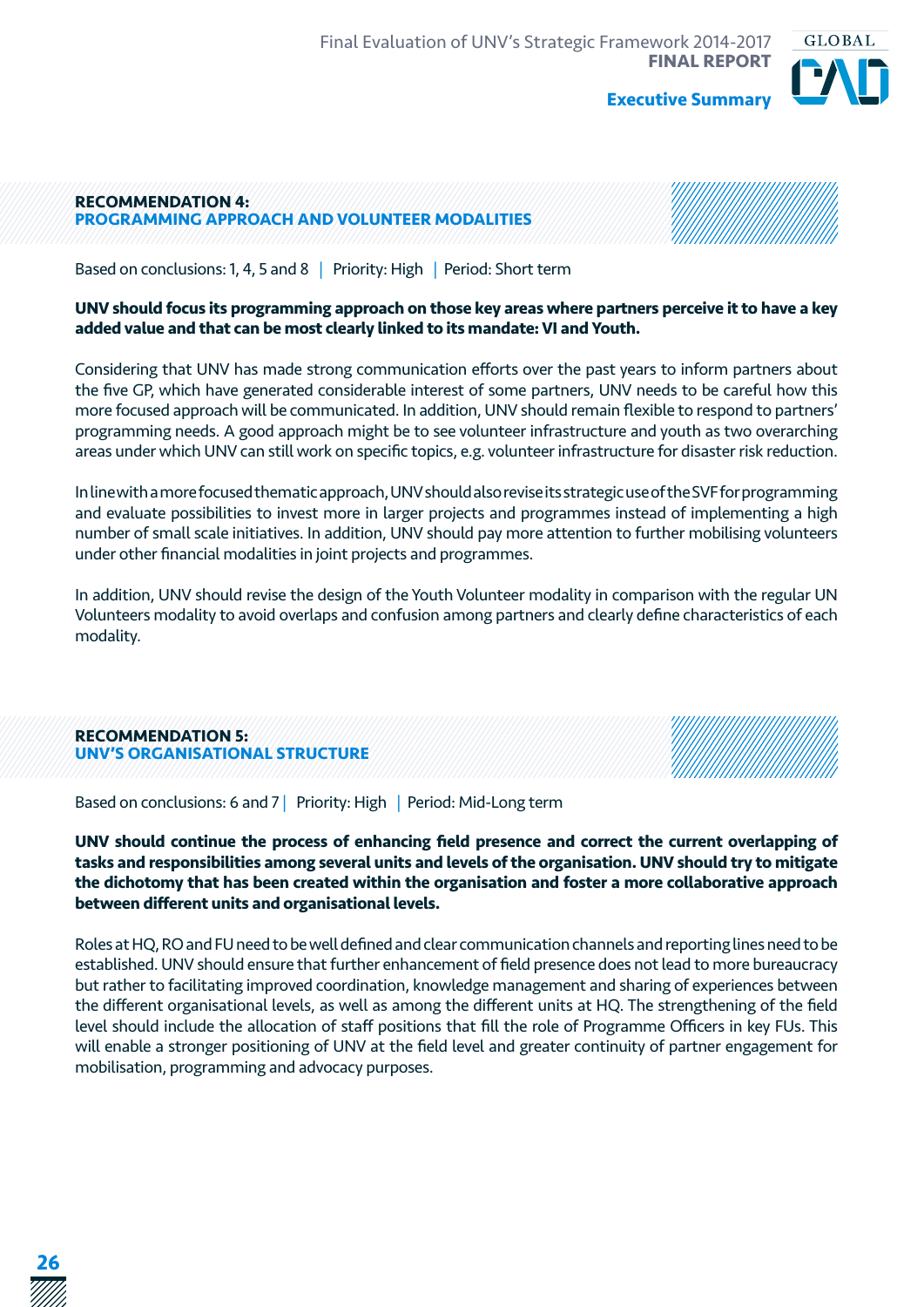

#### **RECOMMENDATION 6: VALUE PROPOSITION PER PARTNER**



Based on conclusions: 2, 6 and 8 | Priority: High | Period: Short term

**For the next SF, in order to diversify its partnership base UNV should finalise the design of more concise value propositions per type of partner, making clear what the organisation has to offer and why each type of partner should work with UNV. While UNV should continue strong collaborations with the top three UN partners DPKO/DPA, UNDP and UNHCR, it should continue efforts to strengthen its work with other UN agencies and to diversify financing partnerships.**

Despite considerable efforts in developing value propositions for programming and financing partners through the Resource Mobilisation Toolkit currently under development, there is still the need to finalise this partnership approach and align it with the next SF. In addition, more concrete guidance should be developed for all organisational levels to strategically work with advocacy partners. UNV should periodically revise the value propositions according to partner needs and global trends.

| <b>RECOMMENDATION 7:</b>      |  |
|-------------------------------|--|
| <b>PARTNERSHIP MANAGEMENT</b> |  |
|                               |  |

Based on conclusions: 6 and 8 | Priority: Medium | Period: Mid-term

**UNV should better integrate and coordinate partnership management of all types of partners by assigning clear responsibilities and focal points, as well as by defining internal communication processes in order to avoid duplication of efforts and to ensure that all partnership information is collected in a systematic way and included in a shared database. The partnership platform (CRM) project already identified by UNV can be an opportunity in this regard.**

It is important to set up a mechanism to effectively consolidate and share partnership information in order to ensure communication flows between different organisational levels. Additionally, in order to be more efficient and avoid duplications, it is necessary to continue strengthening partnership management and ensure it is better coordinated by a structure that allows for decentralising this responsibility at all organisational levels, while at the same time coordinating all partnership information efforts centrally in order to create synergies and efficiently respond to partners' needs.

UNV needs to ensure it effectively manages and collects information on partnerships from all organisational levels and should move forward the partnership platform project already identified as a good opportunity to collect and systematise all partnership information in one database.